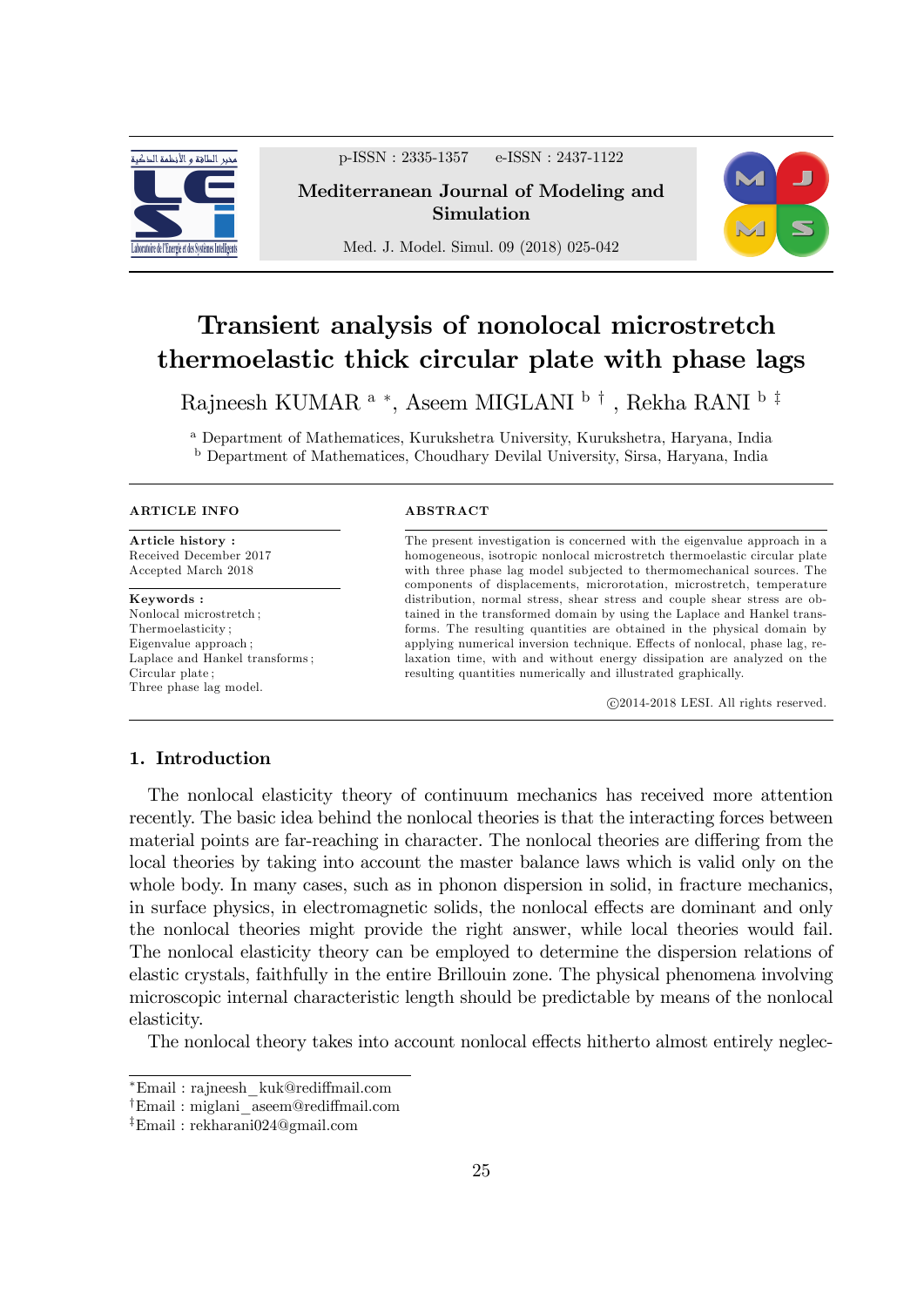ted in the mechanics of continua. In this theory, the various physical quantities defined at a point not as a function of the values of independent constitutive variables at that point only but as a function of their values over the whole body. Eringen and Edelen (1972) and Eringen (1972) investigated a nonlocal theory of elastic solids. In this theory, the balance laws contain nonlocal residuals of Öelds and these residuals are determined with the constitutive equations which are the basis of certain invariance requirements and thermodynamic restrictions. The constitutive equations and the nonlocal residuals are functional of the motions and deformation gradients of all points of the body. A reciprocal theorem and two variational principles characterizing initial boundary value problems are presented by Altan (1990). Wang and Dhaliwal (1993) established a work and energy theorem and a uniqueness theorem without making any definiteness assumptions about the elastic moduli and also investigated a reciprocal theorem. Povstenko (1999) presented the nonlocal theory of elasticity and its applications to the description of defects in solid bodies.

Paola, Pirrotta and Zingales (2010) presented the variational formulation of the problem to describe the mathematical consistency of the proposed model of the linearly elastic problem and also discussed the virtual work theorem in the presence of long-range interactions chracterized by range dependent nonlocal interactions. Carpinteri, Cornetti and Sapora (2014) used the spatial fractional calculus to investigate a material whose nonlocal stress is defined as the fractional integral of the strain field. Pandey, Nashalm and Holm (2015) applied the framework of tempered fractional calculus to discuss the spatial dispersion of elastic waves in a one dimensional elastic bar. Koutsoumaris, Eptaimeros and Tsamasphyros (2017) formulated the nonlocal continuum theory, either integral or differential form which is widely used to explain size effect phenomena in

Corresponding Author : email-rekharani024@gmail.com

micro and nano structures. They investigated the static response of a beam by making use of modified kernel and the kernel corresponding to the two phase nonlocal integral model with various types of loading and boundary conditions. Liew, Zhang and Zhang (2017) presented a literature review of recent research studies on the applications of nonlocal elasticity theory in the modeling and simulation of grapheme sheets.

Eringen (1974) derived the basic equations of nonlocal thermoelasticity. Balta and Suhubi (1977) also derived the constitutive equations of the heat conduction with the second order temperature rates. Inan and Eringen (1991) studied the wave propagation in thermoelastic plates within the context of nonlocal thermoelasticity theory. Wang and Dhaliwal (1993) derived the work and energy equation in a generalized nonlocal thermoelasticity and also proved that the initial boundary value problem has a unique solution. Ezzat and Youssef (2013) studied the influence of the Thomson heating and the Fourier's heat conduction on half space thermoelectricity solid in the presence of magnetic field subjected to a thermal shock. Zenkour and Abouelregal (2014) constructured a new model of nonlocal thermoelasticity beam theory with phase lags subjected to a harmonically varying heat considering the thermal conductivity to a variable. Yu, Tian and Xiong (2016) established a size dependent thermoelastic model for higher order simple material by adopting both the size effect of heat conduction and elasticity with the aids of extended irreversible thermodynamics and generalized free energy.

Roychoudhuri (2007) investigated a three phase lag model by taking the heat conduc-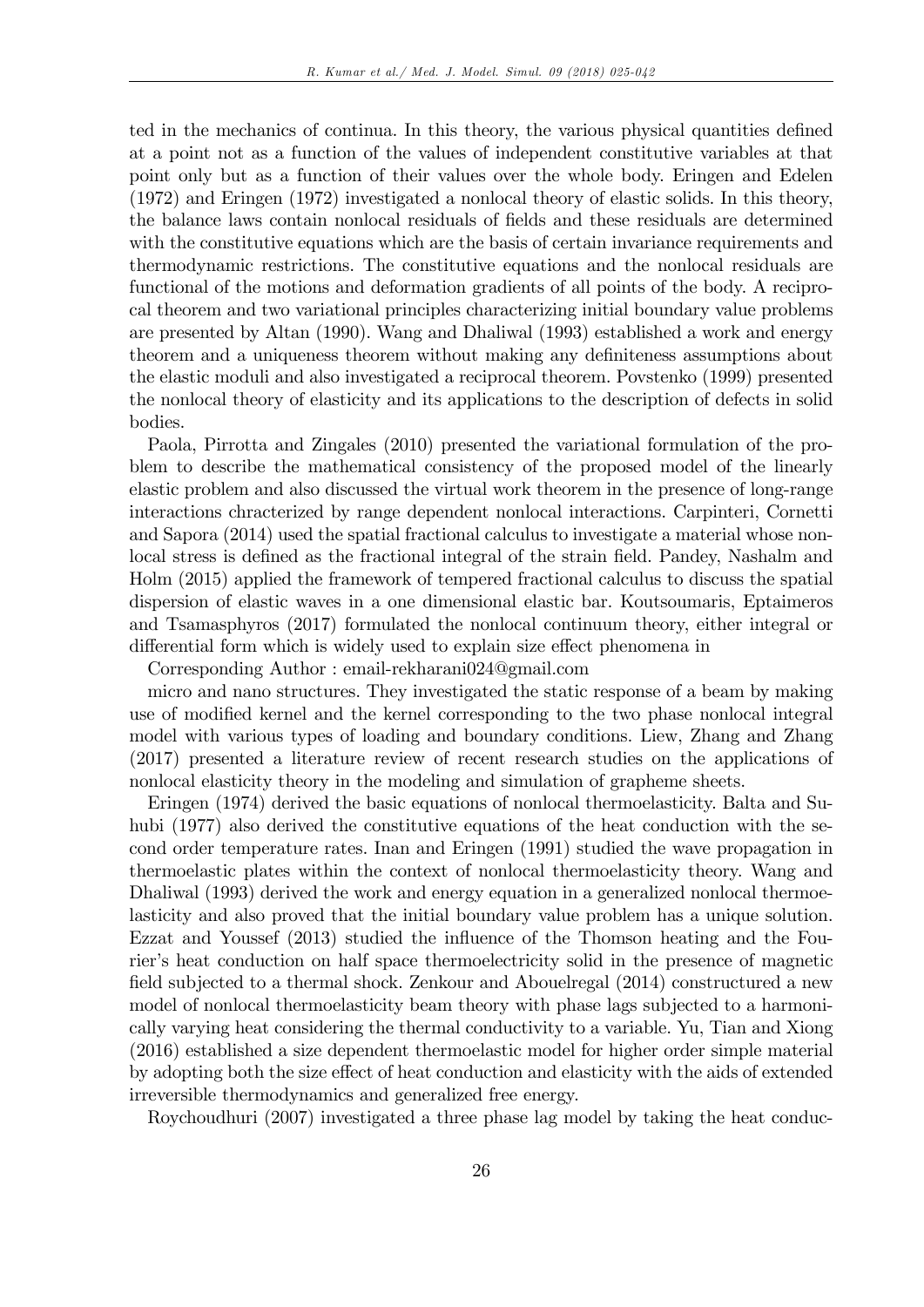tion law that includes temperature gradient and thermal displacement gradient among constitutive variables in the theory of coupled thermoelasticity. This model is an extension of the thermoelastic models proposed by Lord Shulman (1967) and Tzou (1995a, 1995b). Kumar and Chawla (2013) studied the propagation of longitudinal and transverse waves at the interface between uniform elastic solid half space and thermoelastic solid with three phase lag model. El-Karamany and Ezzat (2013) established the uniqueness and reciprocal theorems and variational principle for the three phase lag micropolar thermoelasticity theory. Othman, Hasona and Abd-Elaziz (2015) studied the effect of the rotation and initial stress on a two dimensional problem of micropolar thermoelastic isotropic medium with three phase lag theory. Zenkour (2016) presented the generalized thermoelasticity theory based on the dual phase lags theory to describe the problem of a thick walled simply supported beam with different applied heat source and mechanical loads. Kartoshov (2016) presented a mathematical theory for boundary value problems of nonstationary heat conduction by using dual phase lag and also presented the features of analytical solutions of such heat problems. Marin, Agarwal and Coarcea (2017) established a uniqueness and reciprocal theorem for a three phase lag dipolar thermoelastic body and also proved variational principle. Ezzat, El-Karamany and El-Bary (2017) presented a mathematical model of two temperature Green-Naghdi thermoelasticity theories based on fractional derivative heat transfer with phase lads. Othman and Mansour (2017) studied the deformation of thermoelastic half space under magnetic Öeld, gravity, rotation and hydrostatic initial stress in the context of three phase theory of thermoelasticity.

In this paper, we investigated an eigenvalue approach for a homogeneous, isotropic nonlocal microstretch thermoelastic circular plate with three phase lag model subjected to thermomechanical sources. The expressions of components of displacement, microrotation, microstretch, temperature distribution, normal stress, shear stress and couple shear stress are obtained in the transformed domain by using the Laplace and Hankel transforms. These expressions are obtained in the physical domain by applying numerical inversion technique. We have depicted the effects of nonlocal, phase lag, relaxation time, with and without energy dissipation on the resulting expressions. The resulting quantities are presented numerically and illustrated graphically.

#### 2. Basic equations

Following Eringen (1999, 2002) and Roychoudhuri (2007), the constitutive relations for nonlocal microstretch thermoelastic medium in the absence of body forces, body couples, heat sources and extrinsic equilibrated body force are taken as

$$
(1 - \varepsilon^2 \nabla^2) t_{kl} = t_{kl}^C = [\lambda_0 \psi(x) + \lambda \varepsilon_{rr}(x)] \delta_{kl} + (\mu + K) \varepsilon_{kl}(x) + \mu \varepsilon_{lk}(x) - \nu \nabla T
$$
 (1)

$$
\left(1 - \varepsilon^2 \nabla^2\right) m_{kl} = m_{kl}^C = \left[b_0 \varepsilon_{mlk} \psi_{,x}\left(x\right) + \alpha \gamma_{rr}\left(x\right)\right] \delta_{kl} + \beta \gamma_{kl}\left(x\right) + \gamma \gamma_{lk}\left(x\right) \tag{2}
$$

$$
\left(1 - \varepsilon^2 \nabla^2\right) \lambda_k = \lambda_k^C = \left[\alpha_0 \psi_{,k}\left(x\right) + b_0 \varepsilon_{klm} \gamma_{lk}\left(x\right)\right] \tag{3}
$$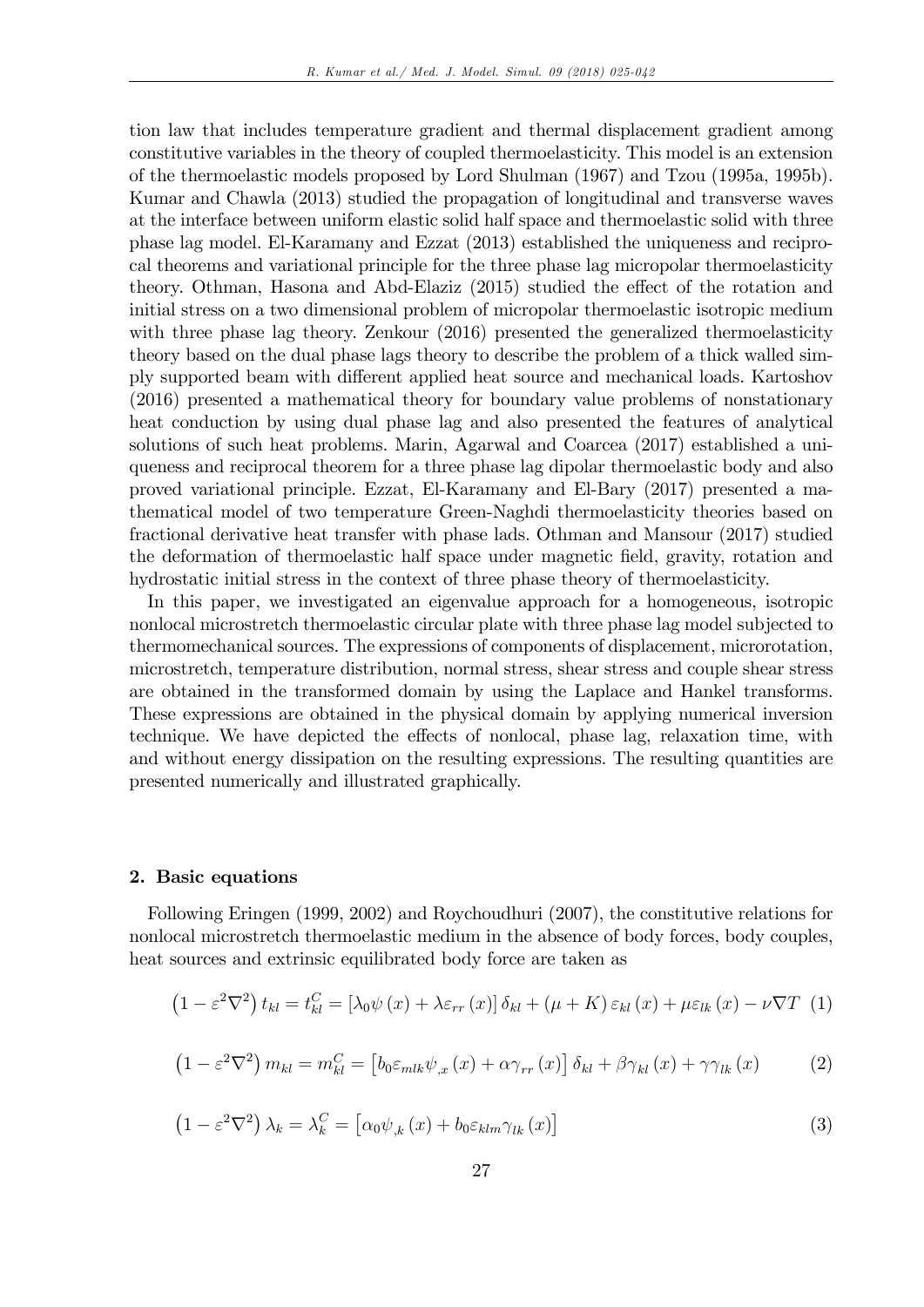$$
(1 - \varepsilon^2 \nabla^2) (s - t) = (s - t)^C = \lambda_1 \psi(x) + \lambda_0 \varepsilon_{kk}(x)
$$
\n(4)

$$
\rho T_0 \dot{S} = -q_{\mu i} \tag{5}
$$

$$
\rho T_0 \dot{S} = \rho C_E \dot{T}(x) + \nu T_0 \dot{\varepsilon}_{kk}(x) + m T_0 \psi(x)
$$
\n(6)

The quantities  $t_{kl}^C$ ,  $m_{kl}^C$ ,  $\lambda_k^C$  and  $(s-t)^C$  are given by Eringen (1999) for classical local microstretch elastic solid.

Equations of motion for a nonlocal isotropic microstretch solid are given by Eringen (1984).

$$
t_{kl,k} + \varepsilon_{imn} t_{mn} + \rho \left( l_l - j \ddot{u}_l = 0 \right) \tag{7}
$$

$$
m_{kl,k} + \varepsilon_{lmn} t_{mn} + \rho \left( l_l - j \ddot{\phi}_l \right) = 0 \tag{8}
$$

$$
\lambda_{k,k} + (t - s) + \rho \left( l - \frac{1}{2} j_0 \ddot{\psi}_l \right) = 0 \tag{9}
$$

$$
\left(1 + \eta_0 \tau_0 \frac{\partial}{\partial t}\right) q_i = -KT_{,i} \tag{10}
$$

where  $f_l$  is the applied body force density,  $l_l$  is the body moment density and is applied scalar microstretch tensor.

Now using the constitutive relations  $(1)-(6)$  into the equations of motion  $(7)-(10)$ , we obtain

$$
(\lambda + \mu) \nabla (\nabla \cdot \vec{u}) + (\mu + K) \nabla^2 \vec{u} + K \nabla \times \vec{\phi} + \lambda_0 \nabla \psi \nabla T = \rho \left( 1 - \varepsilon^2 \nabla^2 \right) \frac{\partial^2 \vec{u}}{\partial t^2}
$$
 (11)

$$
(\alpha + \beta + \gamma) \nabla \left( \nabla \cdot \vec{\phi} \right) - \gamma \nabla \times \left( \nabla \times \vec{\phi} \right) + K \nabla \times \vec{u} - 2K \vec{\phi} = \rho j \left( 1 - \varepsilon^2 \nabla^2 \right) \frac{\partial^2 \vec{\phi}}{\partial t^2} \tag{12}
$$

$$
\alpha_0 \nabla^2 \psi - \lambda_0 (\nabla \cdot \vec{u}) - \lambda_1 \psi + mT = \frac{1}{2} \rho j_0 \left( 1 - \varepsilon^2 \nabla^2 \right) \frac{\partial^2 \psi}{\partial t^2}
$$
(13)

$$
\begin{aligned}\n\left[K^*\left(1+\tau_{\nu}\frac{\partial}{\partial t}\right)+K_1^*\frac{\partial}{\partial t}\left(1+\tau_t\frac{\partial}{\partial t}\right)\right]\nabla^2 T &=\\
\left(1+\tau_q\frac{\partial}{\partial t}+\frac{\tau_q^2}{2}\frac{\partial^2}{\partial t^2}\right)\frac{\partial^2}{\partial t^2}\left[\rho C^*T+m\Gamma_0\phi^*+\nu\Gamma_0\left(\nabla.\vec{u}\right)\right]\n\end{aligned} \tag{14}
$$

$$
\lambda_i^* = \alpha_0 \psi_{,i} + b_0 \varepsilon_{ijk} \phi_{j,k} \tag{15}
$$

where  $\lambda$ ,  $\mu$  are Lame's constants,  $\alpha$ ,  $\beta$ ,  $\gamma$ , K are constants of local micropolarity, m,  $\alpha_0$ ,  $b_0$ ,  $\lambda_0$ ,  $\lambda_1$ ,  $j_0$  are constants of local microstretch elasticity,  $\vec{u}$  is the displace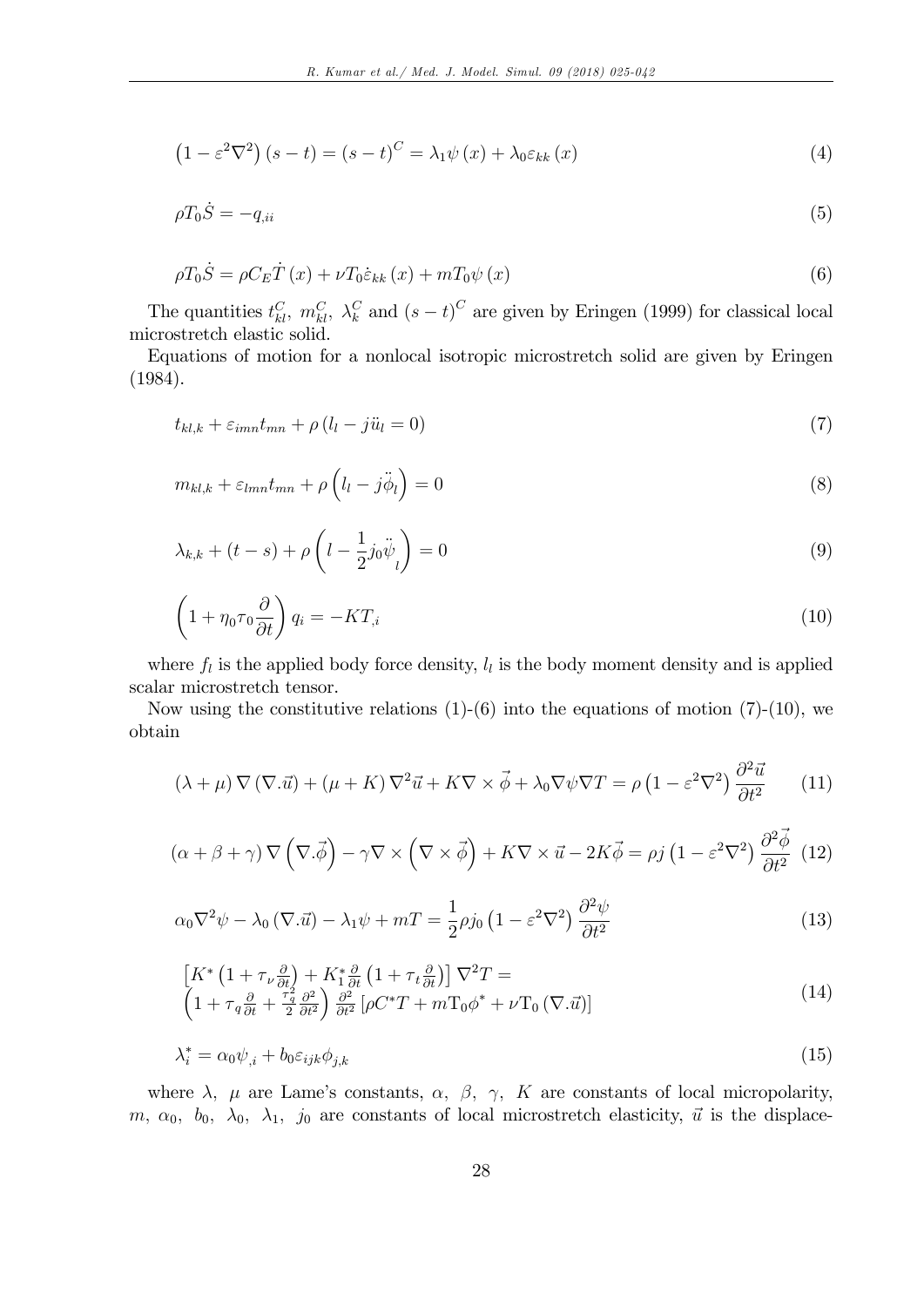ment vector,  $\vec{\phi}$  is the microrotation vector,  $\psi$  is the scalar microstretch,  $\varepsilon = e_0 a$  is a nonlocal parameter,  $e_0$  is a material constant a and being the internal characteristic length. The internal characteristic length  $a$  is the interatomic distance or lattice distance,  $\nu = (3\lambda + 2\mu + K)\alpha_t$ ,  $\alpha_t$  is the coefficient of linear thermal expansion,  $C^*$  is the specific heat at constant strain,  $K_1^*$  is the coefficient of thermal conductivity,  $\tau_t$ ,  $\tau_q$  and  $\tau_v$ the phase lag of the temperature gradient, the phase lag of the heat flux and the phase lag of the thermal displacement,  $T$  is the change in temperature of the medium at any time,  $t_{ij}$ ,  $m_{ij}$  and  $\delta_{ij}$  are the stress tensor, couple stress tensor and kroneckor delta and  $\nabla^2 = \frac{\partial^2}{\partial \mathbf{r}^2}$  $\frac{\partial^2}{\partial r^2} + \frac{1}{r}$ r  $\frac{\partial}{\partial \mathbf{r}} + \frac{1}{\mathbf{r}^2}$  $rac{1}{r^2} \frac{\partial^2}{\partial \theta^2} + \frac{\partial^2}{\partial z^2}$  $\frac{\partial^2}{\partial z^2}$  is the Laplacian operator.

## 3. Formulation of the Problem

We consider a homogeneous and isotropic micropolar porous thermoelastic circular plate of thickness 2d occupying the region defined by  $0 \le r \le \infty$ ,  $-d \le z \le d$ . We assume a two dimensional problem with cylindrical polar coordinate system  $(r, \theta, z)$  having symmetry about z-axis. Therefore, all the quantities are independent of  $\theta$  i.e.  $\frac{\partial}{\partial \theta} = 0$ . We assume the origin of the coordinate system  $(r, \theta, z)$  at the middle surface of the plate and the z-axis is normal to it along the thickness. The initial temperature in the thick circular plate is taken as a constant temperature  $T_0$ . Since, we are considering a two dimensional problem, so, the components of displacement vector  $\vec{u}$  and microrotation vector  $\phi$  are taken as

$$
\vec{u} = (u_r, 0, u_z), \qquad \vec{\phi} = (0, \phi_\theta, 0) \tag{16}
$$

Introduce the following non-dimensional variables

$$
r' = \frac{\omega^* r}{c_1}, \quad z' = \frac{\omega^* z}{c_1}, \quad u'_r = \frac{\rho c_1 \omega^* u_r}{\nu T_0}, \quad u'_z = \frac{\rho c_1 \omega^* u_z}{\nu T_0}, \quad \phi'_{\theta} = \frac{\rho c_1^2 \phi_{\theta}}{\nu T_0}, \quad \psi' = \frac{\rho c_1^2 \psi}{\nu T_0^2}
$$
  

$$
T' = \frac{T}{T_0}, \quad t' = \omega^* t, \quad \tau'_t = \omega^* \tau_t, \quad \tau'_q = \omega^* \tau_q, \quad t'_{ij} = \frac{t_{ij}}{\nu T_0}, \quad m'_{ij} = \frac{\omega^*}{c_1 \nu T_0} m_{ij}
$$

where

$$
c_1^2 = \frac{\lambda + 2\mu + K}{\rho}, \ \omega^* = \frac{K}{\rho j}
$$

Laplace and Hankel transforms are defined as

$$
\bar{f}(r,z,s) = L\left\{\bar{f}(r,z,t)\right\} = \int_{0}^{\infty} f(r,z,t) e^{-st} dt \qquad (18)
$$

$$
\tilde{f}(\xi, z, s) = H\left\{\bar{f}(x, z, s)\right\} = \int_{0}^{\infty} r\bar{f}(x, z, s) J_n(\xi r) dr \tag{19}
$$

With the aid of  $(16)-(19)$ , equations  $(11)-(14)$  becomes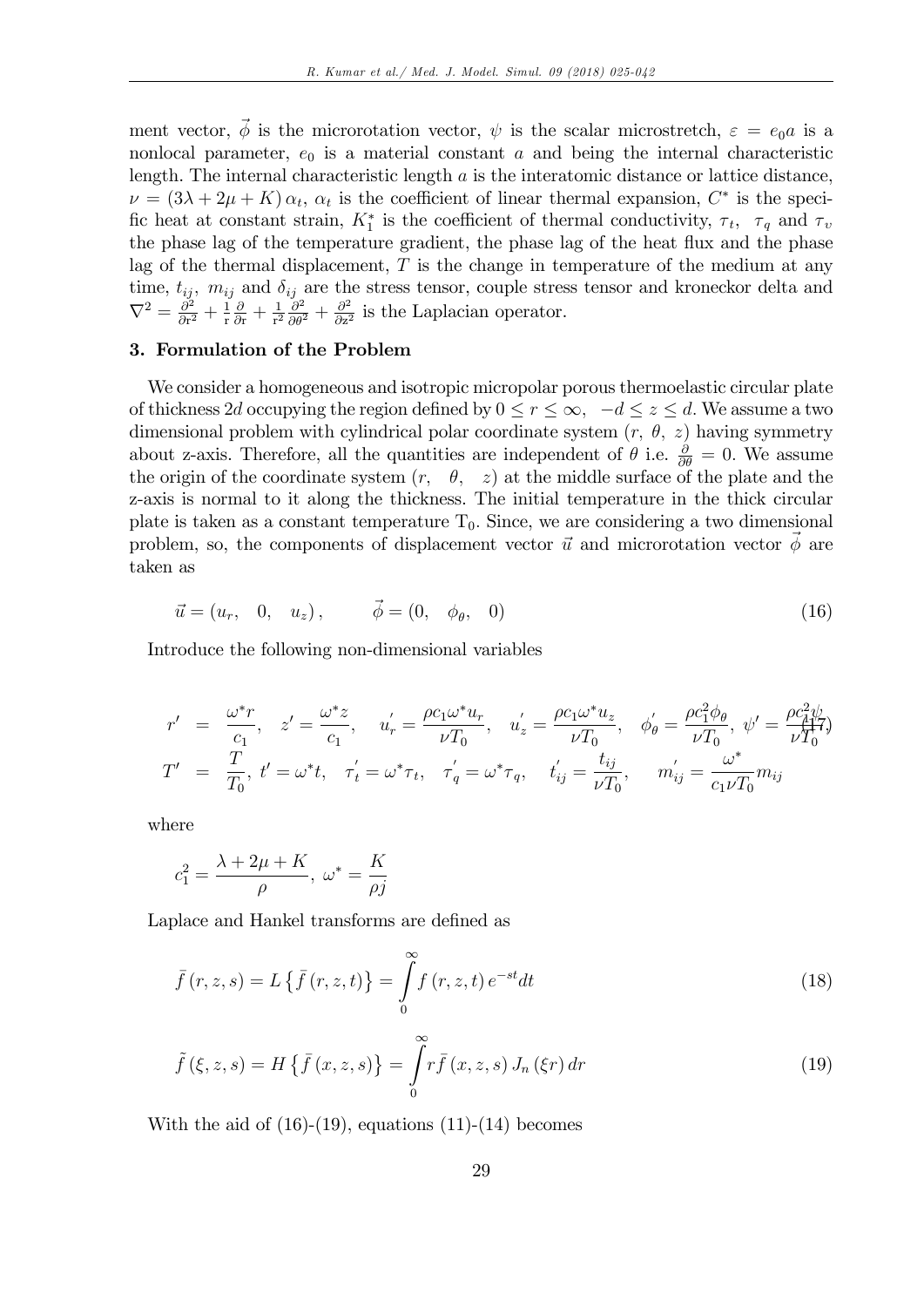$$
\widetilde{u''_r} = a_{11}\widetilde{u}_r + a_{14}\widetilde{\psi} + a_{15}\widetilde{T} + b_{12}\widetilde{u'_z} + b_{13}\widetilde{\phi'_\theta}
$$
\n(20)

$$
\widetilde{u''_z} = a_{22}\widetilde{u}_z + a_{23}\widetilde{\phi}_{\theta} + b_{21}\widetilde{u'_r} + b_{24}\widetilde{\psi'} + b_{25}\widetilde{\Gamma'}
$$
\n(21)

$$
\widetilde{\phi_{\theta}''} = a_{32}\widetilde{u}_z + a_{33}\widetilde{\phi}_{\theta} + b_{31}\widetilde{u'_r} \tag{22}
$$

$$
\widetilde{\psi''} = a_{41}\widetilde{u}_r + a_{44}\widetilde{\psi} + a_{45}\widetilde{T} + b_{42}\widetilde{u}_z' \tag{23}
$$

$$
\widetilde{\mathbf{T}''} = a_{51}\widetilde{u}_r + a_{54}\widetilde{\psi} + a_{55}\widetilde{T} + b_{52}\widetilde{u}_z' \tag{24}
$$

where

$$
a_{11} = \left(\frac{\xi^2 + s^2 + s_1\xi^2 s^2}{\delta^2 + s_1 s^2}\right), \quad a_{14} = \frac{p_0\xi}{\delta^2 + s_1 s^2}, \quad a_{15} = -\frac{\xi}{\delta^2 + s_1 s^2}
$$
\n
$$
a_{22} = \frac{\left(\xi^2 \delta^2 + s^2 + s_1\xi^2 s^2\right)}{1 + s_1 s^2}, \quad a_{23} = \frac{-p\xi}{1 + s_1 s^2}, \quad a_{32} = \frac{-\xi \delta^{*2}}{1 + \frac{s_1 s^2}{\delta_1^2}}
$$
\n
$$
a_{33} = \frac{\left(\xi^2 + \frac{s^2}{\delta_1^2} + 2\delta^{*2} + \frac{s_1\xi^2 s^2}{\delta_1^2}\right)}{1 + \frac{s_1 s^2}{\delta_1^2}}, \quad a_{41} = \frac{p_0 \delta_1^* \xi}{1 + \delta_2^* s_1 s^2}
$$
\n
$$
a_{44} = \frac{\left(\xi^2 + p_1 \delta_1^* + \delta_2^* s^2 \left(1 + s_1\xi^2\right)\right)}{1 + \delta_2^* s_1 s^2}, \quad a_{45} = \frac{-\overline{\nu} \delta_1^*}{1 + \delta_2^* s_1 s^2}
$$
\n
$$
a_{51} = \frac{\epsilon \xi s^2 \left(1 + \tau_q s + \frac{\tau_q^2}{2} s^2\right)}{Z^* \left(1 + \tau_\nu s\right) + \left(1 + \tau_t s\right)s}, \quad a_{54} = \frac{\epsilon \overline{\nu} s^2 \left(1 + \tau_q s + \frac{\tau_q^2}{2} s^2\right)}{Z^* \left(1 + \tau_\nu s\right) + \left(1 + \tau_t s\right)s}
$$
\n
$$
a_{55} = \frac{\left(\xi^2 \left(Z^* \left(1 + \tau_\nu s\right) + s \left(1 + \tau_t s\right)\right) + Q^* s^2 \left(1 + \tau_q s + \frac{\tau_q^2}{2} s^2\right)\right)}{Z^* \left(1 + \tau_\nu s\right) + \left(1 + \tau_t s\right)s}
$$
\n
$$
b_{12} = \frac{\xi \
$$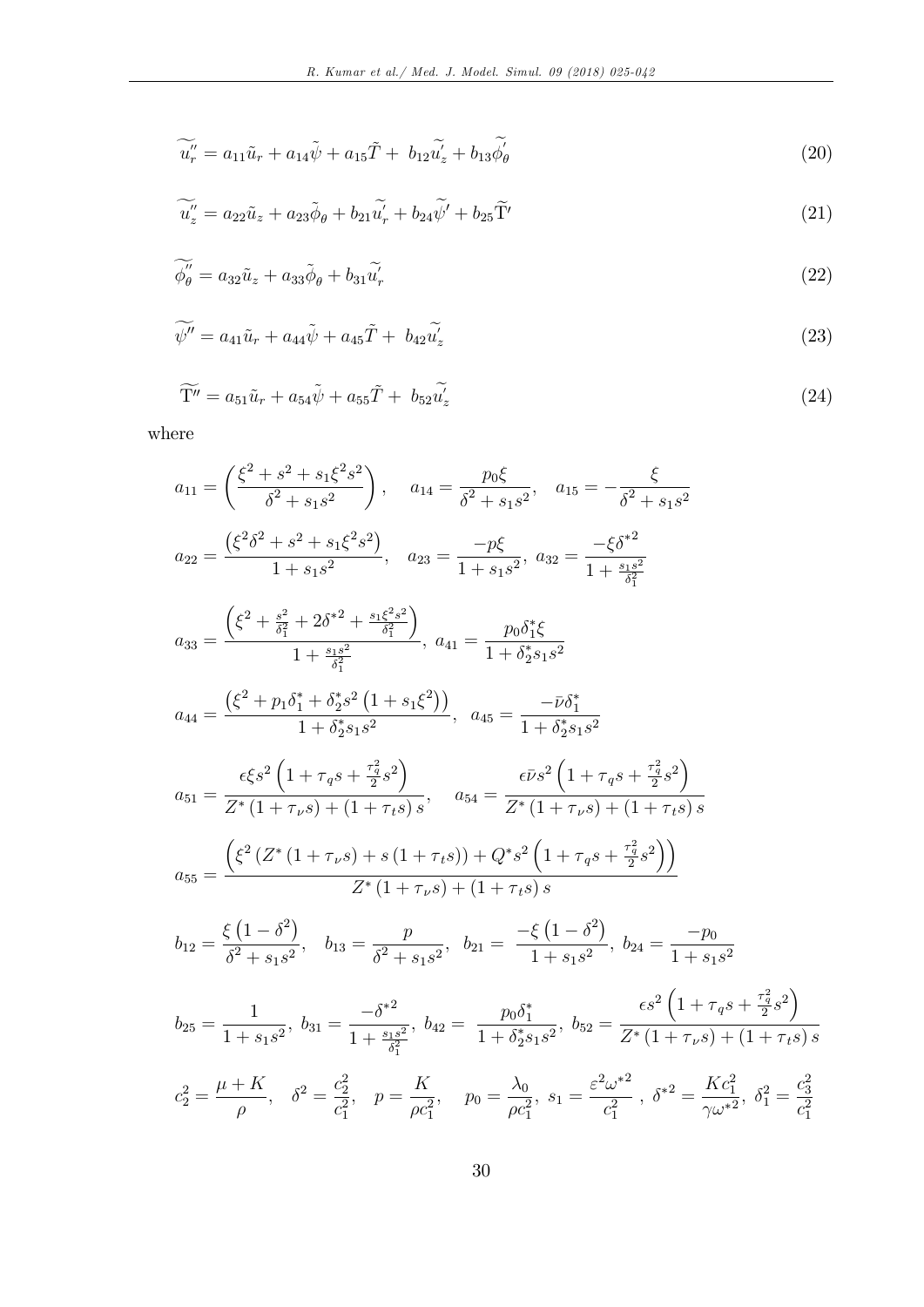$$
c_3^2 = \frac{\gamma}{\rho j}, \ \delta_1^* = \frac{\rho c_1^4}{\alpha_0 \omega^{*2}}, \quad \bar{\nu} = \frac{m}{\nu}, \quad p_1 = \frac{\lambda_1}{\rho c_1^2}, \ \delta_2^* = \frac{\rho j_0 c_1^2}{2\alpha_0}, \ Q^* = \frac{\rho C^* c_1^2}{K_1^* \omega^*}, \ \epsilon = \frac{\nu^2 T_0}{\rho K_1^* \omega^*}
$$

The system of equations  $(20)-(24)$  can be written as

$$
\frac{d}{dz}W(\xi, z, s) = A(\xi, s)W(\xi, z, s)
$$
\n(25)

where

$$
W = \begin{bmatrix} U \\ DU \end{bmatrix}, \quad A = \begin{bmatrix} 0 & I \\ A_2 & A_1 \end{bmatrix}, \quad U = \begin{bmatrix} \tilde{u}_r \\ \tilde{u}_z \\ \tilde{\psi} \\ \tilde{T} \end{bmatrix}, \quad D = \frac{d}{dz}
$$
  

$$
O = \begin{bmatrix} 0 & 0 & 0 & 0 & 0 \\ 0 & 0 & 0 & 0 & 0 \\ 0 & 0 & 0 & 0 & 0 \\ 0 & 0 & 0 & 0 & 0 \\ 0 & 0 & 0 & 0 & 0 \end{bmatrix}, I = \begin{bmatrix} 1 & 0 & 0 & 0 & 0 \\ 0 & 1 & 0 & 0 & 0 \\ 0 & 0 & 1 & 0 & 0 \\ 0 & 0 & 0 & 1 & 0 \\ 0 & 0 & 0 & 0 & 1 \end{bmatrix}
$$
  

$$
A_2 = \begin{bmatrix} a_{11} & 0 & 0 & a_{14} & a_{15} \\ 0 & a_{22} & a_{23} & 0 & 0 \\ 0 & a_{32} & a_{33} & 0 & 0 \\ a_{41} & 0 & 0 & a_{44} & a_{45} \\ a_{51} & 0 & 0 & a_{54} & a_{55} \end{bmatrix}, \quad A_1 = \begin{bmatrix} 0 & b_{12} & b_{13} & 0 & 0 \\ b_{21} & 0 & 0 & 0 & 0 \\ b_{31} & 0 & 0 & 0 & 0 \\ 0 & b_{42} & 0 & 0 & 0 \\ 0 & b_{52} & 0 & 0 & 0 \end{bmatrix}
$$

The solution of (25) be taken

$$
W(\xi, z, s) = X(\xi, s) e^{qz}
$$
\n
$$
(26)
$$

3

 $\overline{1}$  $\overline{1}$  $\overline{1}$  $\mathbf{1}$  $\overline{1}$ 

which yield

$$
A(\xi, s) W(\xi, z, s) = qW(\xi, z, s)
$$

which leads to the eigenvalue problem. The characteristic equation corresponding to the matrix  $A$  is given by

$$
\det\left(A - qI\right) = 0
$$

which on expansion gives

$$
q^{10} - \lambda_1 q^8 + \lambda_2 q^6 - \lambda_3 q^4 + \lambda_4 q^2 - \lambda_5 = 0 \tag{27}
$$

where  $\lambda_1$ ,  $\lambda_2$ ,  $\lambda_3$ ,  $\lambda_4$  and  $\lambda_5$  are given in appendix I. Let the roots of equation (27) be  $\pm q_i$ ,  $i = 1, 2, 3, 4, 5$ .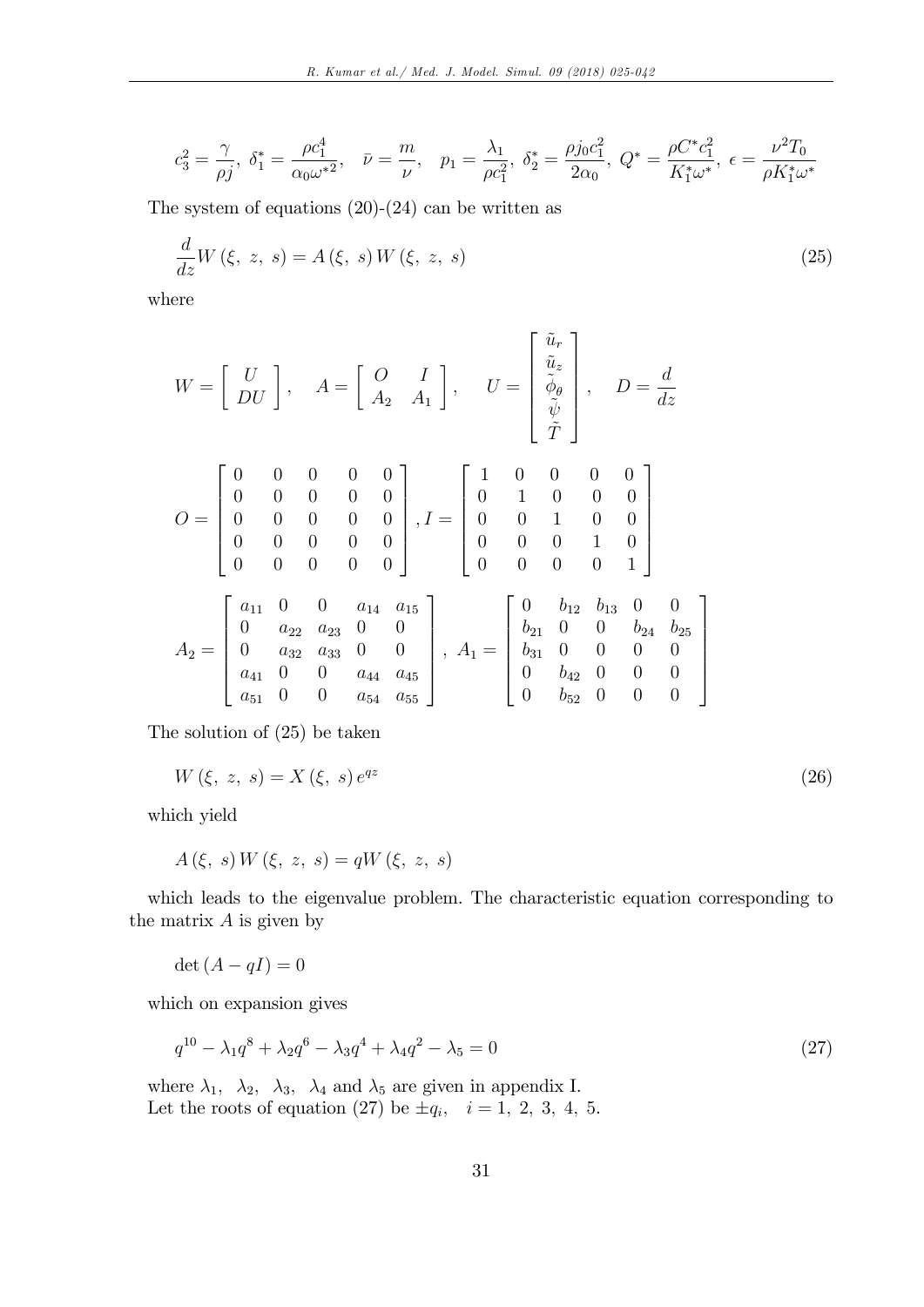The eigenvectors  $X_i(\xi, s)$  corresponding to the eigenvalues  $q_i$  can be determined by solving

$$
[A - qI] X_i (\xi, s) = 0
$$

The set of eigenvectors  $X_i \, (\xi, s)$  may be written as

$$
X_i(\xi, s) = \begin{bmatrix} X_{i1}(\xi, s) \\ X_{i2}(\xi, s) \end{bmatrix}
$$

where

$$
X_{i1}(\xi, s) = \begin{bmatrix} a_i q_i \\ b_i \\ -\xi \\ d_i \\ e_i \end{bmatrix}, X_{i2}(\xi, s) = \begin{bmatrix} a_i q_i^2 \\ b_i q_i \\ -\xi q_i \\ e_i q_i \end{bmatrix}, q = q_i; i = 1, 2, 3, 4, 5
$$

$$
X_{j1}(\xi, s) = \begin{bmatrix} -a_i q_i \\ b_i \\ -\xi \\ d_i \\ e_i \end{bmatrix}, X_{j2}(\xi, s) = \begin{bmatrix} a_i q_i^2 \\ -b_i q_i \\ \xi q_i \\ -\xi q_i \\ -\xi q_i \end{bmatrix}, j = i + 5, q = -q_i; i = 1, 2, 3, 4, 5
$$

where  $a_i$ ,  $b_i$ ,  $d_i$ ,  $e_i$ ,  $\Delta_i$ ,  $r_1$ ,  $r_2$ ,  $r_3$ ,  $r_4$  and  $r_5$  are given in appendix II. We assume the solution of equation (25) as

$$
W(\xi, z, s) = \sum_{i=1}^{5} N_i X_i(\xi, s) \cosh(q_i z)
$$
\n(28)

where  $N_1$ ,  $N_2$ ,  $N_3$ ,  $N_4$  and  $N_5$  are arbitrary constants.

#### 4. Boundary conditions

A concentrated normal force and thermal source are acting on the surface of the plate  $z = \pm d$  along with the vanishing of shear stress, couple shear stress and normal microstretch component. Mathematically, these conditions are defined as

$$
\frac{dT}{dz} = \pm g_0 F(r, z) \tag{29}
$$

where  $F(r, z) = z^2 e^{-\omega r}$ ,  $\omega > 0$ ,  $F(r, z)$  is a function that increases in the axial direction symmetrically and falls off exponentially as one moves away from the center of the plate along the radial direction.  $g_0$  is the constant.

$$
t_{zz}^c = \delta(t)\,\delta(a-r) \tag{30}
$$

where  $\delta()$  is the Dirac delta function.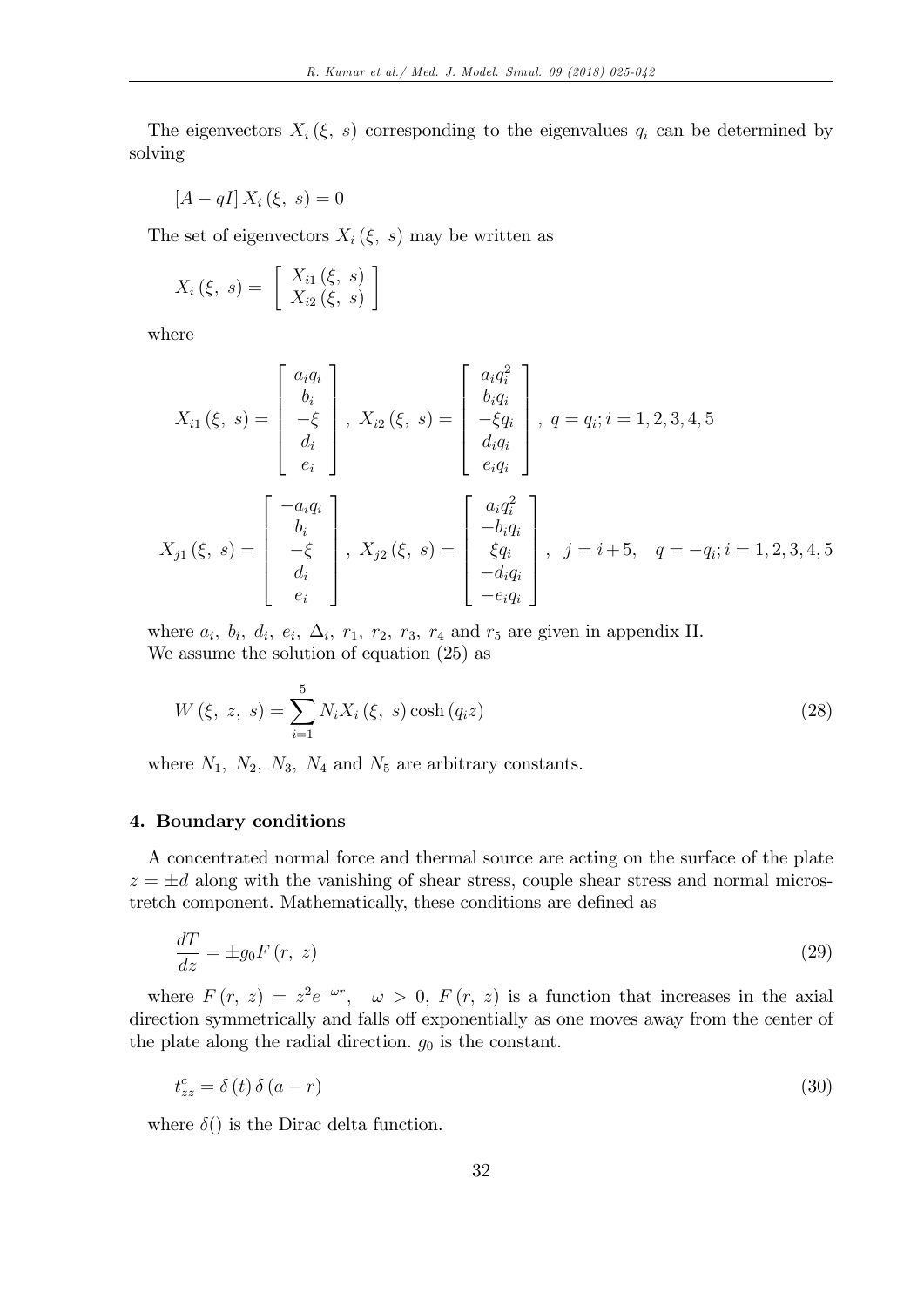$$
t_{zr}^c = 0 \tag{31}
$$

$$
m_{z\theta}^c = 0 \tag{32}
$$

$$
\lambda^*_{z} = 0 \tag{33}
$$

where  $t_{zz}^c = (1 - \varepsilon^2 \nabla^2) t_{zz}$ ,  $t_{zr}^c = (1 - \varepsilon^2 \nabla^2) t_{zr}$ ,  $m_{z\theta}^c = (1 - \varepsilon^2 \nabla^2) m_{z\theta}$ ,  $\lambda_{z}^{*c} = (1 - \varepsilon^2 \nabla^2) \lambda_{z}^{*}$  are given by

$$
t_{zz}^c = (\lambda + 2\mu + K) \frac{\partial u_z}{\partial z} + \lambda \left( \frac{\partial u_r}{\partial r} + \frac{u_r}{r} \right) - \nu \left( 1 + \tau_1 \frac{\partial}{\partial t} \right) T + \lambda_0 \psi \tag{34}
$$

$$
t_{zr}^c = (\mu + K) \frac{\partial u_r}{\partial z} + \mu \frac{\partial u_z}{\partial r} - K \phi_\theta \tag{35}
$$

$$
m_{z\theta}^{c} = b_0 \frac{\partial \psi}{\partial r} + \gamma \frac{\partial \phi_{\theta}}{\partial z}
$$
\n(36)

$$
\lambda^{*c}_{z} = \alpha_0 \frac{\partial \psi}{\partial z} - b \frac{\partial \phi_{\theta}}{\partial z} \tag{37}
$$

The expressions of displacements, microrotation, microstretch, temperature distribution and stresses are obtained in the transformed domain with the aid of  $(1)-(3)$ ,  $(16)-(19)$  and  $(28)-(37)$  as

$$
\left(\tilde{u}_r, \quad \tilde{u}_z, \quad \tilde{\phi}_\theta, \quad \tilde{\psi}, \quad \tilde{T}\right) = \frac{1}{\Delta} \sum_{i=1}^5 \left(a_i q_i, \quad b_i, \quad -\xi, \quad d_i, \quad e_i\right) \Delta_i \cosh\left(q_i z\right) \tag{38}
$$

$$
\left(\widetilde{t_{zz}}, \quad \widetilde{t_{zr}}, \quad \widetilde{m_{z\theta}}\right) = \frac{1}{\Delta} \sum_{i=1}^{5} \left(L_i, \quad M_i, \quad P_i\right) \Delta_i \cosh\left(q_i z\right) \tag{39}
$$

where

$$
\Delta = \begin{vmatrix} S_1 & S_2 & S_3 & S_4 & S_5 \ T_1 & T_2 & T_3 & T_4 & T_5 \ U_1 & U_2 & U_3 & U_4 & U_5 \ V_1 & V_2 & V_3 & V_4 & V_5 \ W_1 & W_2 & W_3 & W_4 & W_5 \end{vmatrix}
$$

and  $\Delta_i$   $(i = 1, 2, 3, 4, 5)$  are obtained from  $\Delta$  by replacing  $i^{th}$  column of  $\Delta$  with  $|Q, R, 0, 0, 0|^{tr}$ , also

$$
S_i = e_i q_i \sinh (q_i d), \quad T_i = L_i \cosh (q_i d), \quad U_i = M_i \cosh (q_i d), \quad V_i = P_i \cosh (q_i d)
$$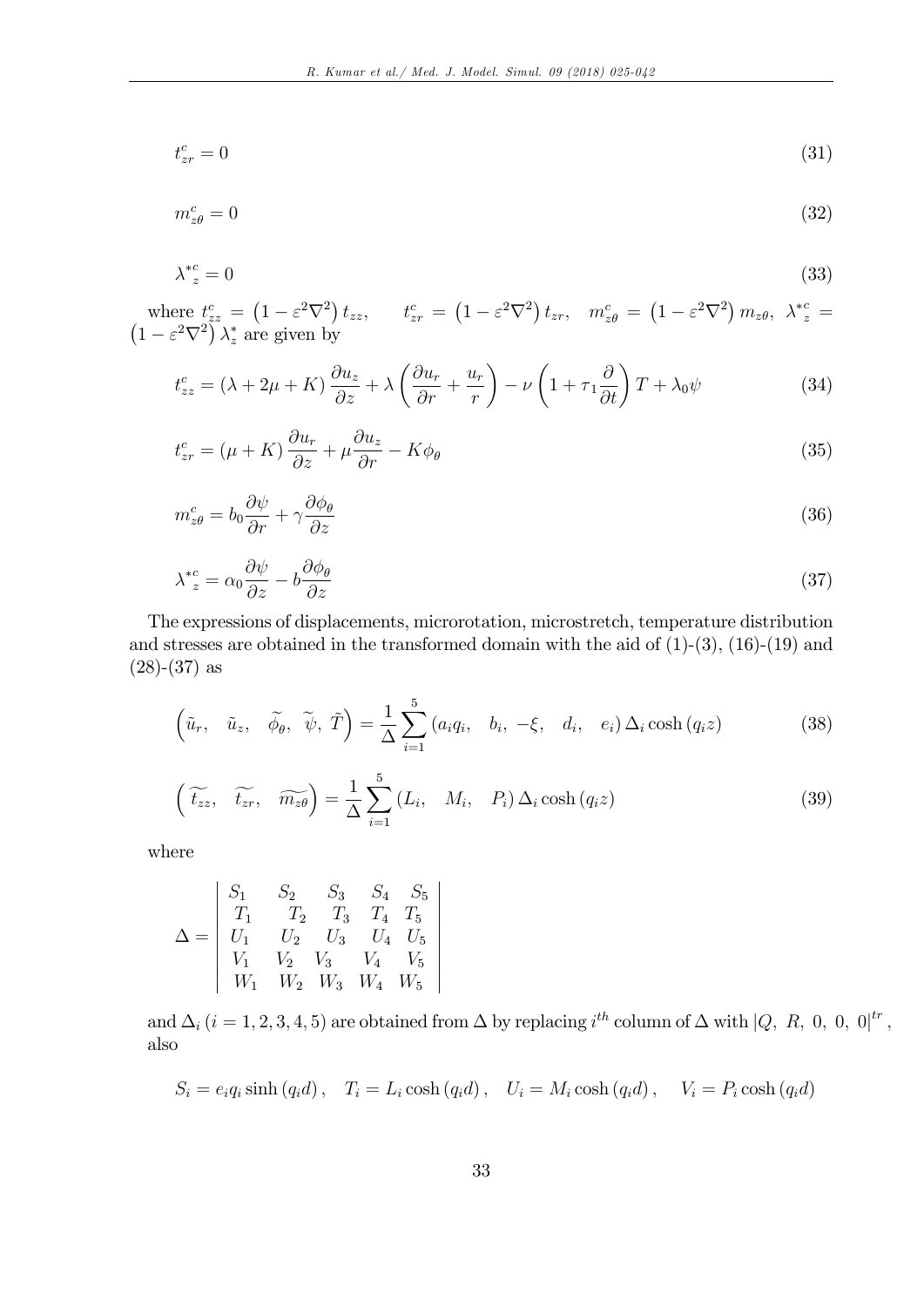$$
W_i = Q_i \sinh(q_i d), \ Q = \pm g_0 \frac{z^2 \omega}{(z^2 + \omega^2)^{3/2}}, \ R = aJ_0 \ (\xi a)
$$
  
\n
$$
L_i = \left(1 + s^2 \left(\xi^2 - q_i^2\right)\right) \left(\frac{\lambda \xi a_i q_i}{\rho c_1^2} + p_0 d_i - e_i + b_i q_i\right), \quad i = 1, 2, 3, 4, 5
$$
  
\n
$$
M_i = \left(-\frac{\mu \xi b_i}{\rho c_1^2} + \frac{\xi K}{\rho c_1^2} + \left(\frac{\mu + K}{\rho c_1^2}\right) a_i q_i^2\right), \quad i = 1, 2, 3, 4, 5
$$
  
\n
$$
P_i = \left(\frac{-\gamma \xi \omega^{*2}}{\rho c_1^4}\right) (p_0 d_i + q_i), \quad i = 1, 2, 3, 4, 5
$$
  
\n
$$
Q_i = \frac{\omega^{*2} q_i}{\rho c_1^4} (\alpha_0 d_i + b_0 \xi), \quad i = 1, 2, 3, 4, 5
$$

#### 5. Particular cases

- 1. Taking  $\varepsilon = 0$ , in equation (38)-(39), yield the corresponding results for microstretch thermoelastic medium with three phase lag model.
- 2. Taking  $K^* = 0$ , in equation (38)-(39), yield the corresponding results for nonlocal microstretch thermoelastic medium with dual phase lag model.
- 3. Taking  $K^* = 0$ ,  $\tau_t = \tau_q^2 = 0$  and  $\tau_q = \tau_0$ , in equation (38)-(39), yield the corresponding results for nonlocal microstretch thermoelastic with one relaxation time.
- 4. Taking  $\tau_v = K_1^* = \tau_q = \tau_q^2 = 0$ , in equation (38)-(39), yield the corresponding results for nonlocal microstretch thermoelastic medium with energy dissipation.
- 5. Taking  $\tau_v = \tau_t = \tau_q = \tau_q^2 = 0$ , in equation (38)-(39), yield the corresponding results for nonlocal microstretch thermoelastic medium without energy dissipation.

#### 6. Inversion of transforms

We have to obtain the transformed displacements, microrotation, microstretch, temperature distribution and stresses in the physical domain, so, we invert the transforms in the resulting expressions (38)-(39). All these expressions are functions of the form  $\hat{f}(\xi, z, s)$ . Therefore, we get the function  $f(r, z, t)$  by using the inversion of the Hankel and Laplace transforms are defined by

$$
\tilde{f}(\xi, z, s) = \int_{0}^{\infty} \xi \bar{f}(\xi, z, s) J_n(\xi r) d\xi
$$
\n(40)

$$
f(r, z, t) = \frac{1}{2\iota\pi} \int_{c-\infty}^{c+\infty} \bar{f}(r, z, s) e^{-st} ds
$$
\n(41)

where  $c$  is an arbitrary constant greater than all real parts of the singularities of  $\bar{f}(r, z, t)$ .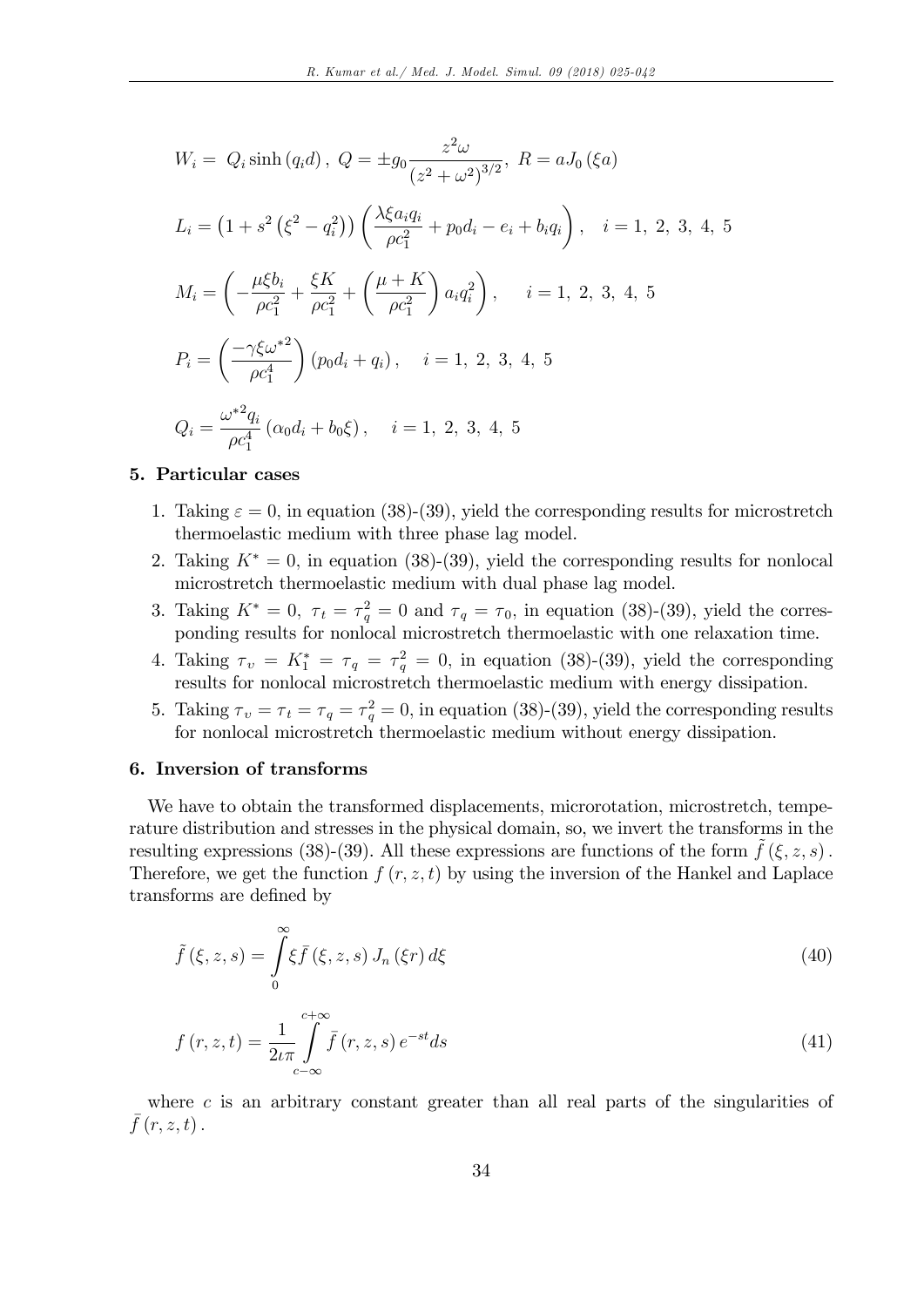#### 7. Numerical results and discussions

Following Kiris and Inan (2008), Tomar and Khurana (2008), the values of parameters for nonlocal microstretch elastic solid are given by

$$
\lambda = 7.59 \times 10^9 N m^{-2}, \quad \mu = 41.90 \times 10^9 N m^{-2}, \quad K = 1.3234 \times 10^5 N m^{-2},
$$
  
\n
$$
\rho = 2192 kg m^{-3}, \quad j, j_0 = 0.196 \times 10^{-6} m^2, \quad e_0 = 0.39, \quad a = 0.5 \times 10^{-9} m,
$$
  
\n
$$
\alpha = 8.3255 \times 10 N, \quad \beta = 0.10282 \times 10^3 N, \quad \gamma = 0.779 \times 10^{-9} N,
$$
  
\n
$$
\alpha_0 = 15.947 \times 10^3 N, \quad b_0 = 0.096 \times 10^6 N, \quad \lambda_0 = 0.57702 \times 10^3 N,
$$
  
\n
$$
\lambda_1 = 34.650 \times 10^3 N
$$

Following Dhaliwal and Singh (1980) give the values for thermal parameters as

$$
C^* = 1.04 \times 10^3 J K g^{-1} K^{-1}, \quad K_1^* = 1.7 \times 10^6 J m^{-1} s^{-1} K^{-1}, \quad \alpha_t = 2.33 \times 10^{-5} K^{-1},
$$
  
\n
$$
\tau_t = 0.1 s \times 10^{-13} sec, \quad \tau_q = 0.2 s \times 10^{-13} sec,
$$
  
\n
$$
\tau_0 = 6.131 \times 10^{-13} sec, \quad \tau_1 = 8.765 \times 10^{-13} sec,
$$
  
\n
$$
T = 0.298 \times 10^3 K, \quad m = 1.13840 \times 10^{10} N/m^2 K, \quad t = 0.01666
$$

$$
T_0 = 0.298 \times 10^3 K, \ \ m = 1.13849 \times 10^{10} N/m^2 K, \ \ t = 0.01 sec
$$

Figures 1-5 represent the variations of normal stress, couple stress, couple shear stress, microstretch and temperature distribution with distance r in case of nonlocal microstretch thermoelastic with three phase lag model (NMT), microstretch thermoelastic with three phase lag model (NM), nonlocal microstretch thermoelastic with dual phase lag model (NMD), nonlocal microstretch thermoelastic with Lord Shulman theory (NML), nonlocal microstretch coupled thermoelasticity (NCT), microstretch coupled thermoelasticity (WNCT), nonlocal microelongated thermoelastic (NMT) and microelongated thermoelastic (WNMT). In all these figures, NLS, WNLS, NGL, WNGL, NCT, WNCT, NMT and WNMT corresponding to solid line  $(\_\_\_\)$ , solid line with centred symbol  $(\_\_\_\_\_$ , dash line(--), dash line with centred symbol  $(*-*-**)$ , dash line  $(- - -)$ , dash line with centred symbol  $(- -<sup>*</sup> - <sup>*</sup>)$ , dash line  $(- - -)$  and dash line with centred symbol  $(\underline{\hspace{1cm}}^{*}\underline{\hspace{1cm}}^{*}\underline{\hspace{1cm}})$  respectively.

Figure 1 exhibits that the values of  $t_{zz}$  initially increase sharply for  $1 \le r \le 2.2$  and then oscillate for  $2.2 \le r \le 6$  for NMT, NMD and NMIII. The values of  $t_{zz}$  increase for  $1\leq r\leq 1.2,$  decrease for  $1.2\leq r\leq 2.2$  and then oscillate for  $2.2\leq r\leq 6$  for MT and NMII. Its value decreases for  $1 \le r \le 2.5$ , increases for  $2.5 \le r \le 5$  and then becomes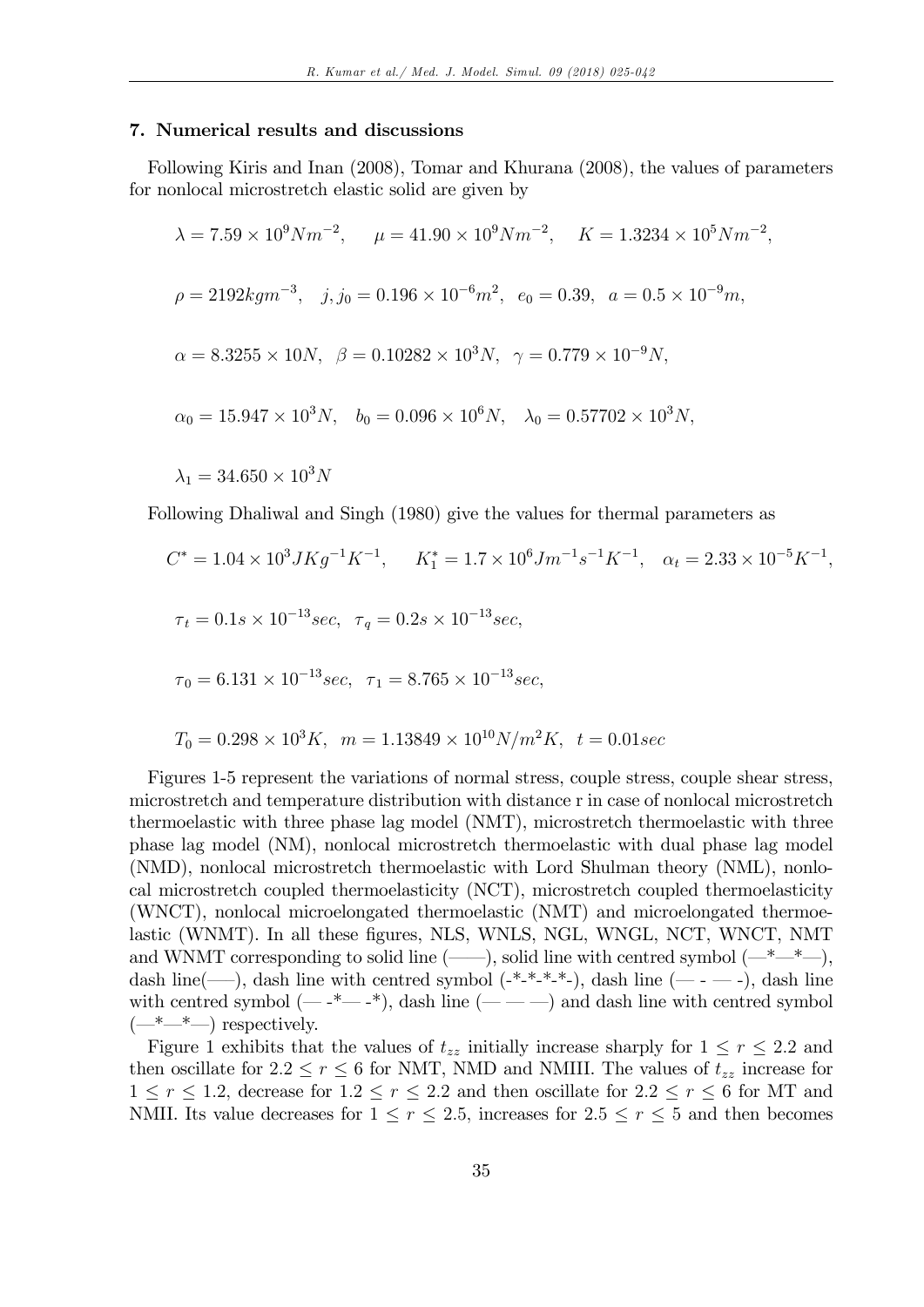stationary for  $5 \le r \le 6$ . It has been seen that the value of  $t_{zz}$  for MT is almost same as NMII except in the range  $1.2 \le r \le 3$ . It is clear from the figure that the magnitude of  $t_{zz}$  for NMT is lesser than that of all other cases at the beginning.



**Fig.** 1 – Variations of normal stress  $t_{zz}$ .

Figure 2 displays that the values of  $t_{zr}$  initially decrease for  $1 \leq r \leq 1.6$  and then oscillate for the remaining range for NMT, NMD and NMIII.  $t_{zr}$  increase for  $1 \le r \le 1.6$ ,  $1 < r < 1.8$  for NM and NMII and then oscillates. The oscillatory behavior is also noticed in the case of NML. The values are similar for NMT and NMIII except for  $1.2 \le r \le 2$ . Also it can be noticed that the values of  $t_{zr}$  are maximum in the case of NM and minimum in the case of NMIII. It is observed that the variation of  $t_{zr}$  is oscillatory in nature, but the amplitude of the oscillation is different for each curve.



**Fig.** 2 – Variation of shear stress  $t_{zr}$ .

Figure 3 shows that the values of  $m_{z\theta}$  sharply decrease for NML for  $1 \le r \le 1.7$  in comparison to NMT, NMD and NMII and oscillate for these cases for  $1.7 \le r \le 6$ . Its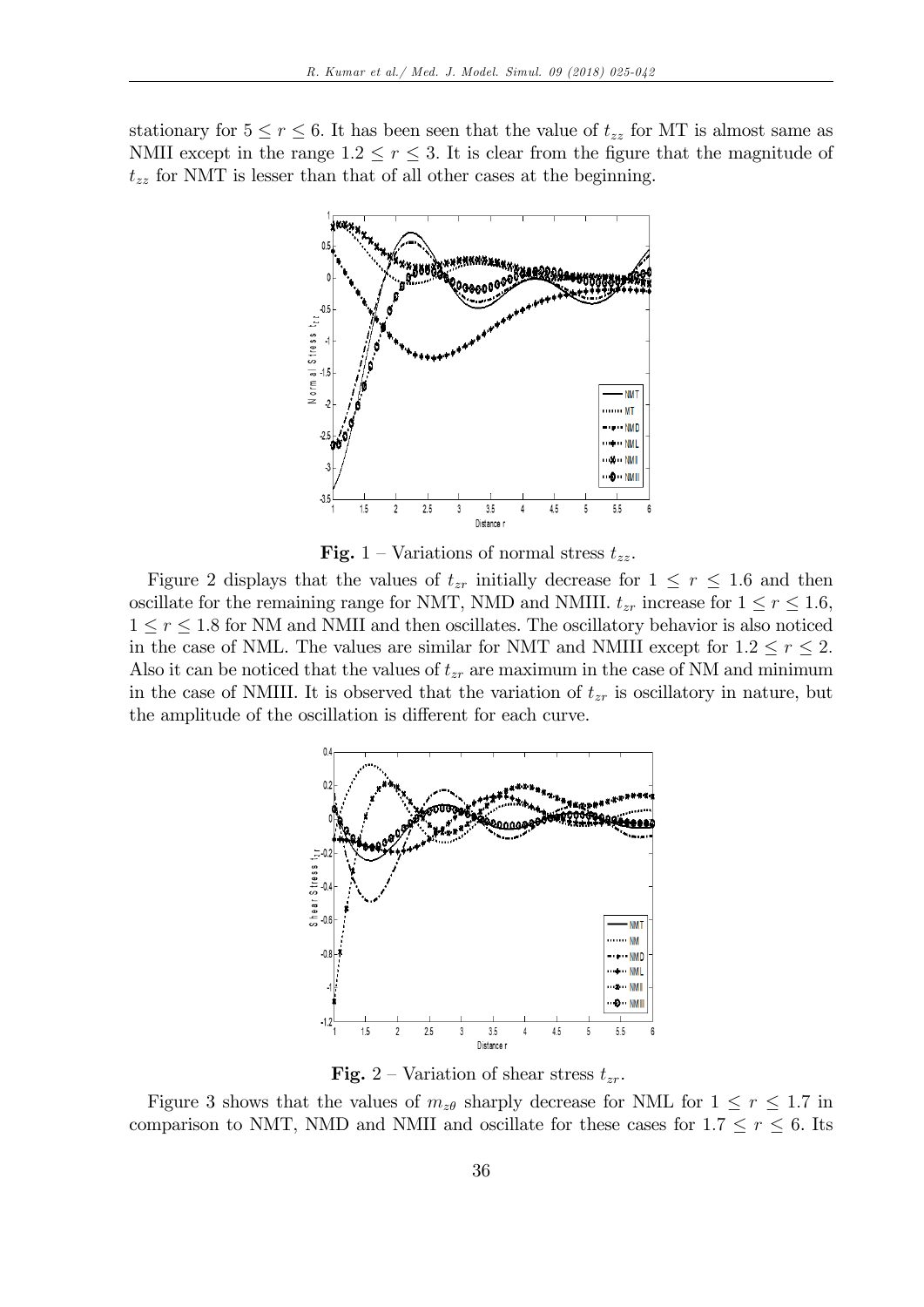values increase for MT and NMIII and then oscillate with large amplitude. The values of couple shear stress are higher in the cases of NML and NMIII near the application of the source. A similar trend of variation is noticed for NMT, NMD, NML and NMII. It is noticed from the figure that the variation is similar for MT and NMIII.



**Fig.** 3 – Variation of couple shear stress  $m_{z\theta}$ 

Figure 4 exhibits that the values of microstretch  $\psi$  first decrease for  $1 \le r \le 2$ , increase rapidly for  $2 \le r \le 4.7$  and then again decrease smoothly for  $4.7 \le r \le 6$  for NMT and NMT. Also, its value for NML, initially increase for  $1 \le r \le 2.7$ , decrease for  $2.7 \le r \le 5.2$ and then its value are stationary for  $5.2 \le r \le 6$  as the radial distance increases further. Moreover, similar behavior is noticed for MT and NMIII. The behavior of  $\psi$  for NMII is opposite to behavior of MT and NMIII. Initially the value for NMIII is large and for NMII is small in comparison to other cases.



**Fig.** 4 – Variation of microstretch  $\psi$ .

Figure 5 shows that the value of T initially increasing and then decreasing for NMII. Its value initially increases for  $1 \le r \le 1.2$ , decreases for  $1.2 \le r \le 2.5$  and then oscillates for  $2.5 \le r \le 6$  for NMT. The values of T initially decrease for  $1 \le r \le 2.3$  and then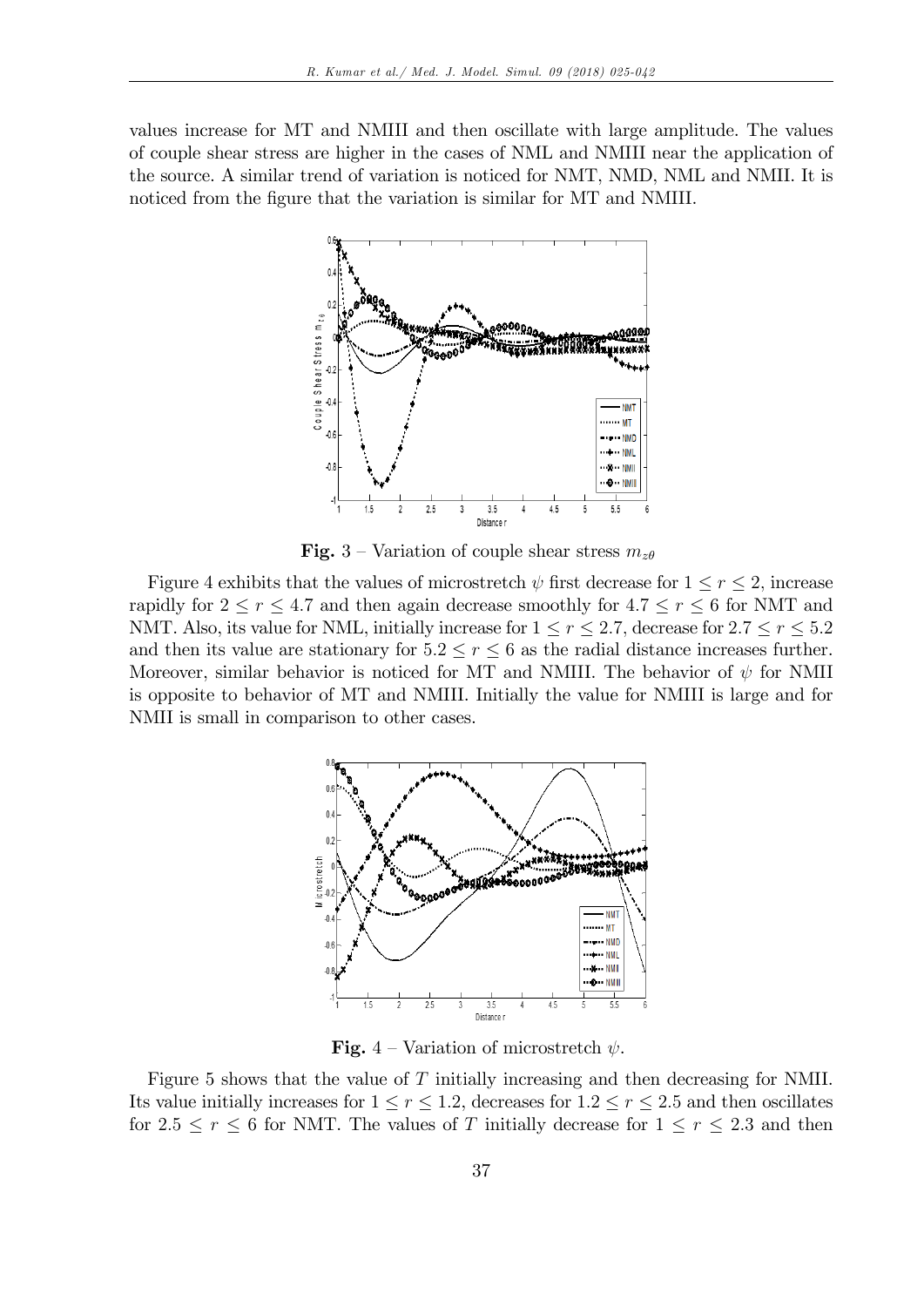oscillate for  $2.3 \le r \le 6$  for MT, NMD, NML and NMIII. Away from the source, all the quantities have similar variation except for NMII. Near the application of the source,  $T$ has similar variation for MT and NML. Initially, the values are large for NMT and small for NMII in comparison to the other cases.



**Fig.**  $5$  – Variations of temperature distribution T.

### 8. Conclusions

In this paper, an axisymmetric problem of microstretch thermoelastic circular plate with three phase lag model by employing eigen value approach subjected to thermomechanical sources has been investigated. Laplace and Hankel transforms are applied to solve the problem. All the resulting quantities are influence by the effect of nonlocal, phase lag, relaxation time, with and without energy dissipation. All the resulting quantities have significant oscillatory behavior. It is observed that the behavior of normal stress and shear stress are similar for NMT, NMD and NMIII while reverse behavior is observed for MT and NMII. However, couple shear stress has also similar behavior for NMT, NMD and NML which is opposite to MT and NMIII. Temperature distribution has similar behavior for all the resulting quantities except for NMII. It is clear from the figure that the values for all the cases are oscillate with different amplitude for microstretch. Its value initially increased and then decreased smoothly for NMII. All the quantities have similar behavior for NMT and NMD. This study is very important for the researchers who work in the field of geophysics, earthquake engineering and for seismologists working in the field of mining tremors and drilling into the earth's crust.

#### 9. Conclusion

In this paper, an axisymmetric problem of microstretch thermoelastic circular plate with three phase lag model by employing eigen value approach subjected to thermomechanical sources has been investigated. Laplace and Hankel transforms are applied to solve the problem. All the resulting quantities are influence by the effect of nonlocal, phase lag, relaxation time, with and without energy dissipation. All the resulting quantities have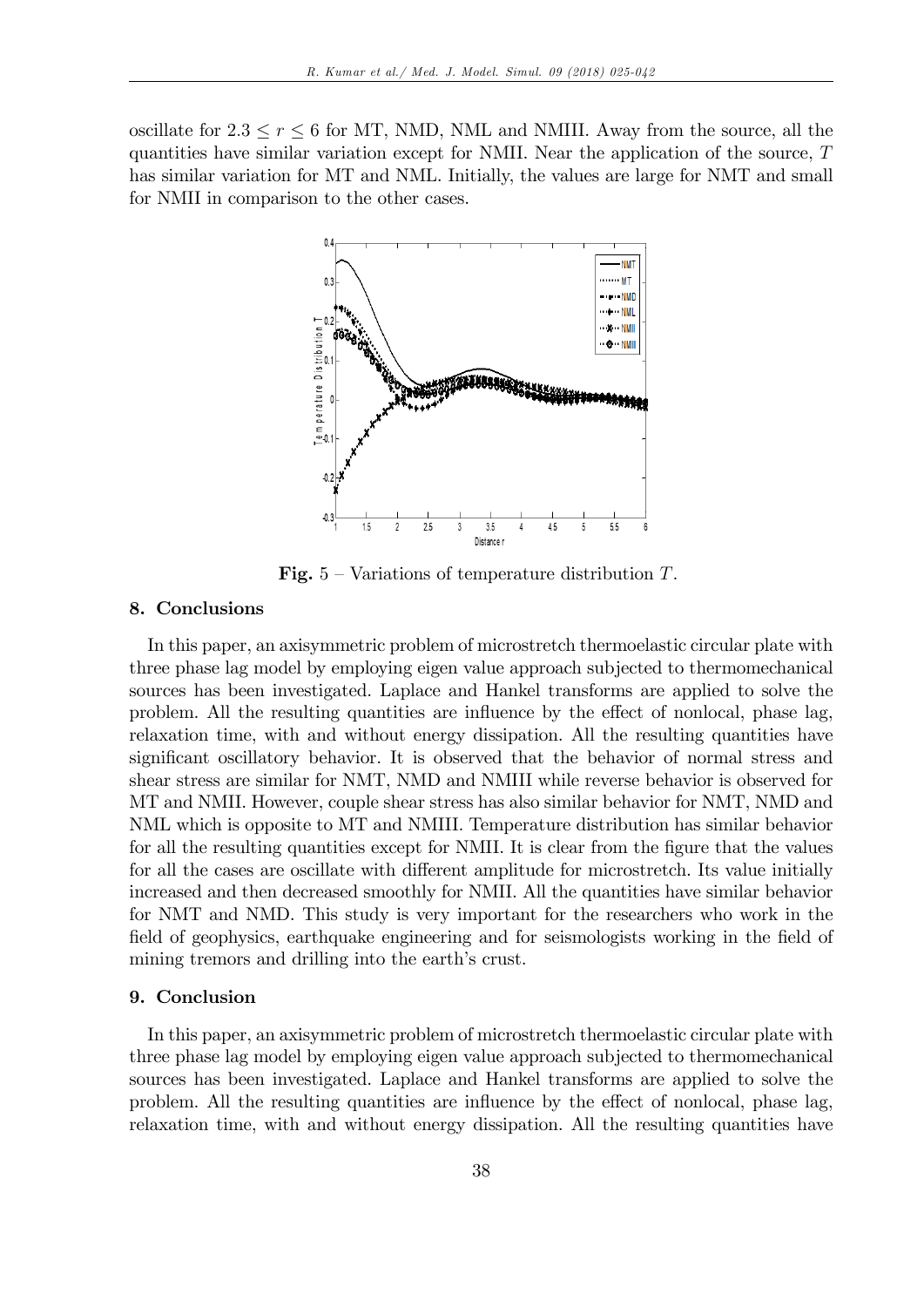significant oscillatory behaviour. It is observed that the behaviour of normal stress and shear stress are similar for NMT, NMD and NMIII while reverse behaviour is observed for MT and NMII. However, couple shear stress has also similar behaviour for NMT, NMD and NML which is opposite to MT and NMIII. Temperature distribution has similar behaviour for all the resulting quantities except for NMII. It is clear from the figure that the values for all the cases are oscillate with different amplitude for microstretch. Its value initially increased and then decreased smoothly for NMII. All the quantities have similar behaviour for NMT and NMD. This study is very important for the researchers who work in the Öeld of geophysics, earthquake engineering and for seismologists working in the field of mining tremors and drilling into the earth's crust.

## REFERENCES

- [1] Eringen, A. C. and Edelen, D. G. B. (1972), "On nonlocal elasticity", International Journal of Engineering Science, 10, 233-248.
- [2] Eringen, A. C. (1972), "Nonlocal polar elastic continua", International Journal of Engineering Science, 10, 1-16.
- [3] Altan, S. (1990), "Some theorems in nonlocal thermoelasticity", Journal of Thermal Stresses, 13, 207-221.
- $[4]$  Wang, J. and Dhaliwal, R. S.  $(1993)$ , "On some theorems in the nonlocal theory of micropolar elasticityî, International Journal of Solids and Structures, 30, 1331-1338.
- $[5]$  Povstenko, Y. Z.  $(1999)$ , "The nonlocal theory of elasticity and its applications to the description of defects in solid bodies", Journal of Mathematical Sciences, 97, 3840-3845.
- [6] Paola, M. D., Pirrotta, A. and Zingales, M. (2010), "Mechanically based approach to nonlocal elasticity : variational principles", International Journal of Solid and Structures, 47, 539-548.
- [7] Carpinteri, A., Cornetti, P. and Sapora, A. (2014), "Nonlocal elasticity : an approach based on fractional calculus", Meccanica, 49, 2551-2569.
- [8] Pandey, V., Nashalm, S. P. and Holm, S. (2016), "Spatial dispersion of elastic waves in a bar characterized by tempered nonlocal elasticityî, Fractional Calculus and Applied Analysis, 19, 1-15.
- [9] Koutsoumaris, C., Eptaimeros, K. G. and Tsamasphyros, G. J.  $(2017)$ , "A different approach to Eringen's nonlocal integral stress model with applications for beams", International Journal of Solid and Structures, 112, 222-238.
- $[10]$ Liew, K. M., Zhang, Y. and Zhang, L. W.  $(2017)$ , "Nonlocal elasticity theory for grapheme modeling and simulation : prospects and challengesî, Journal of Modeling in Mechanics and Materials 1 DOI :10.1515/jmmm-2016-0159.
- [11] Eringen, A. C. (1974), "Theory of nonlocal thermoelasticity", International Journal of Engineering Science, 12, 1063-1077.
- $[12]$ Balta, F. and Suhubi, E. S.  $(1977)$ , "Theory of nonlocal generalized thermoelasticity", International Journal of Engineering Science, 15, 579-588.
- $[13]$ Inan, E. and Eringen, A. C.  $(1991)$ , "Nonlocal theory of wave propagation in thermoelastic platesî, International Journal of Engineering Science, 29, 831-843.
- $[14]$ Wang, J. and Dhaliwal, R. S.  $(1993)$ , "Uniqueness in generalized nonlocal thermoelasticity", Journal of Thermal Stresses, 16, 71-77.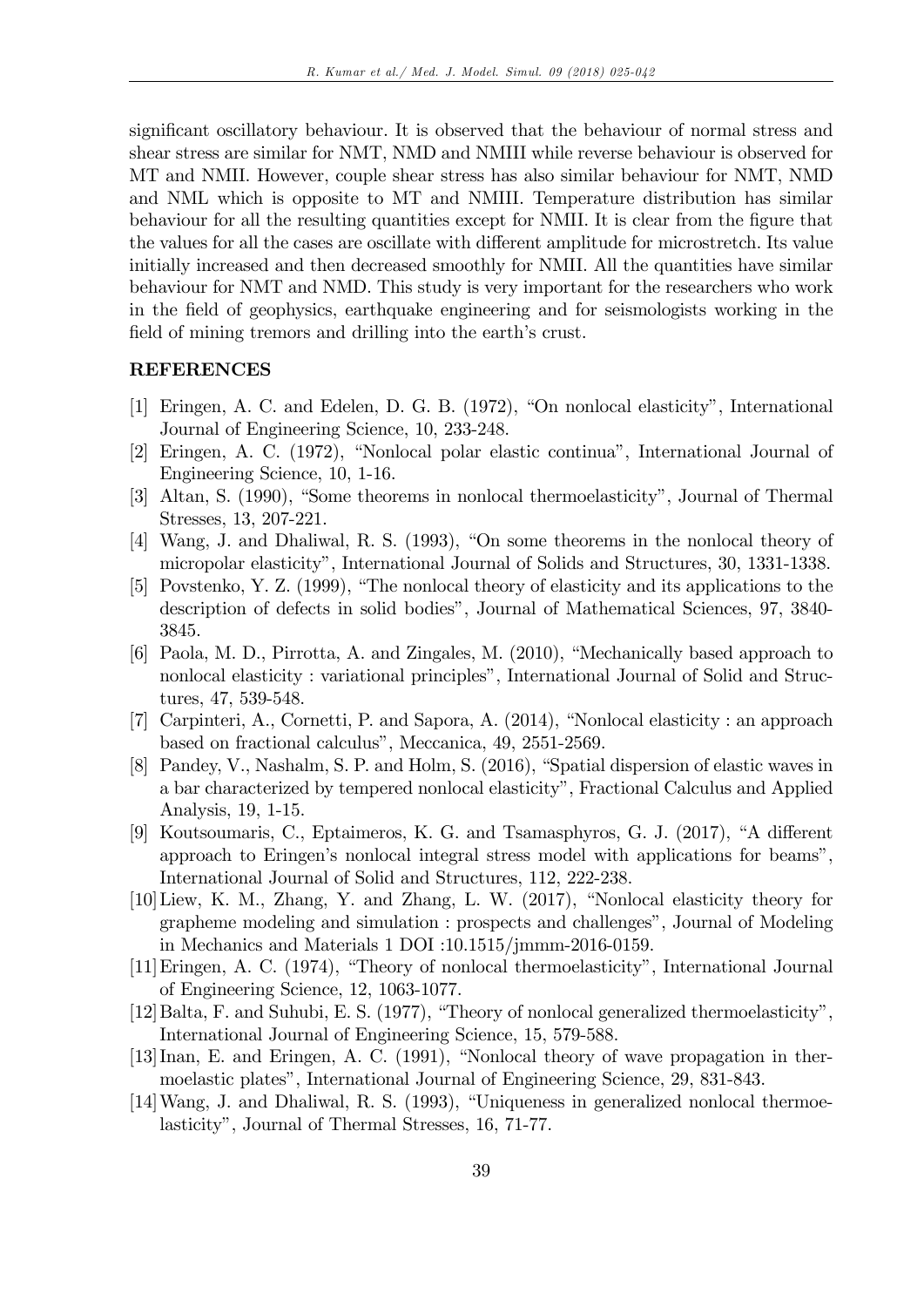- $[15]$  Ezzat, M. A. and Youssef, H. M.  $(2013)$ , "A thermal and thermal stress analysis in thermoelectric solid under the influence of Thomson effect", Journal of Thermoelasticity,  $1, 1-9.$
- [16] Zenkour, A. M. and Abouelregal, A. E. (2014), "Nonlocal thermoelastic vibrations for variable thermal conductivity nanobeams due to harmonically varying heat", Journal of Vibroengineering, 16, 3665-3678.
- $[17]$  Yu, Y. J., Tian, X. G. and Xiong, Q. L.  $(2016)$ , "Nonlocal thermoelasticity based on nonlocal heat conduction and nonlocal elasticity", European Journal of Mechanics- $A/Solids, 60, 238-253.$
- [18] Roychoudhuri, S. K. (2007), "On a thermoelastic three phase lag model", Journal of Thermal Stresses. 30, 231-138.
- [19] Lord, H. W. and Shulman, Y. (1967), "A generalized dynamical theory of thermoelasticity", Journal of Mechanics and Physics of Solids, 15, 299-309.
- $[20]$  Tzou, D. Y.  $(1995a)$ , "A unified approach for heat conduction from macro-to-microscales", Journal of Heat Transfer, 117, 8-16.
- $[21]$  Tzou, D. Y. (1995b), "The generalized lagging response in small scale and high rate heating", International Journal of Heat Transfer, 38, 3231-3240.
- [22] Kumar, R. and Chawla, V. (2013), "Reflection and refraction of plane wave at the interface between elastic and thermoelastic media with three phase lag model", International Communications in Heat and Mass Transfer, 48, 53-60.
- [23] El-Karamany, A. S. and Ezzat, M. A.  $(2013)$ , 'On the three phase lag linear micropolar thermoelasticity theory", European Journal of Mechanics, 40, 198-208.
- [24] Othman, M. I. A., Hasona, W. M. and Abd-Elaziz, E. (2015), "Effect of rotation and initial stress on generalized micropolar thermoelastic medium with three phase lag'. Journal of Computational and Theoretical Nanoscience, 12, 2030-2040.
- [25] Zenkour, A. M. (2016), "Two dimensional coupled solution for thermoelastic beams via generalized dual phase lags model", Mathematics Modeling and Analysis, 21, 319-335.
- [26] Kartoshov, M. (2016), "Mathematical models of heat conduction with a two phase lag", Journal of Engineering Physics and Thermophysics, 89, 346-356.
- [27] Marin, M., Agarwal, R. P. and Codarcea, L. (2017), "A mathematical model for three phase lag dipolar thermoelastic bodies', Journal of Inequalities and Applications, 109,  $1-16.$
- [28] Ezzat, M. A., El-Karamany, A. S. and El-Bary, A. A.  $(2017)$ , "Two temperature theory in Green-Naghdi thermoelasticity with fractional phase lag heat transfer", Microsystem Technologies 1-17, DOI :10.1007/s00542-017-3425-6.
- [29] Othman, M. I. A. and Mansour, N. T. (2017), "2-D problem of magneto thermoelastic medium under the effect of different fields with two temperature and 3PHL model". American Journal of nano research and applications, 4, 33-42.
- [30] Eringen, A. C., (1999), Microcontinuum field theories I : foundations and solids, Springer-Verlag, New York.
- [31] Eringen, A. C., (2002), Nonlocal continuum field theories, Springer Verlag, New York.
- [32] Eringen, A. C., (1984), "Plane waves in nonlocal micropolar elasticity", International Journal of Engineering Science, 22, 1113-1121.
- [33] Kiris, A. and Inan, E. (2008), "On the identification of microstretch elastic moduli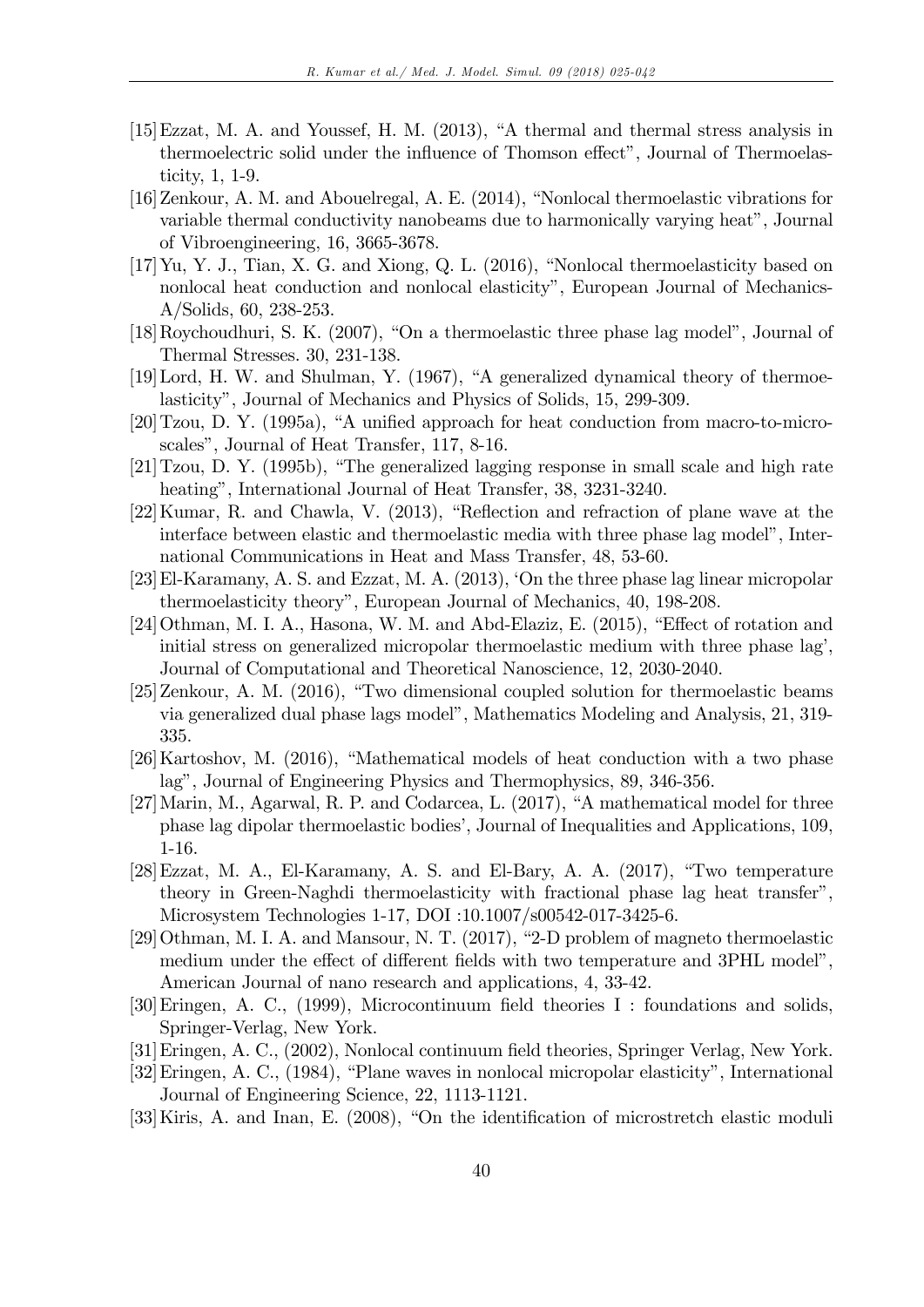of materials by using vibration data of plates", International Journal of Engineering Science, 46, 585-597.

- [34] Tomar, S. K. and Khurana, A. (2008), "Elastic waves in an electro-microelastic solid", International Journal of Solid and Structures, 45, 276-302.
- [35] Dhaliwal, R. S. and Singh, A. (1980), Dynamical coupled thermoelasticity, Hindustan Publication Corporation, New Delhi.

## Appendix I

$$
\lambda_1 = - (a_{11} + a_{22} + a_{33} + a_{44} + a_{55} + b_{12}b_{21} + b_{13}b_{31} + b_{25}b_{52} + b_{24}b_{42})
$$

$$
\lambda_2 = -a_{14}a_{41} + a_{33}a_{55} + a_{44}a_{55} + a_{11}a_{55} + a_{22}a_{55} + a_{33}a_{44} + a_{11}a_{33} + a_{22}a_{33} \n+ a_{11}a_{44} + a_{22}a_{44} + a_{11}a_{22} - a_{15}a_{51} - a_{45}a_{54} - a_{23}a_{32} + (a_{33} + a_{44} + a_{55})b_{12}b_{21} \n- (a_{14}b_{42} + a_{15}b_{52} + a_{32}b_{13})b_{21} + (a_{11} + a_{33} + a_{55})b_{42}b_{24} + (a_{11} + a_{33} + a_{44})b_{25}b_{52} \n- (a_{41}b_{24} + a_{23}b_{31} + a_{51}b_{25})b_{12} + (a_{22} + a_{44} + a_{55} + b_{42}b_{24} + b_{25}b_{52})b_{31}b_{13} \n- a_{45}b_{52}b_{24} - a_{54}b_{42}b_{25}
$$

$$
\lambda_{3} = (a_{11}a_{22} + a_{22}a_{55})(a_{33} + a_{44}) - a_{23}a_{32}(a_{11} + a_{44} + a_{55}) + a_{11}a_{55}(a_{22} + a_{33} + a_{44})
$$
  
\n
$$
+ a_{33}a_{44}(a_{11} + a_{22} + a_{55}) - a_{45}a_{54}(a_{11} + a_{22} + a_{33}) - a_{14}a_{41}(a_{22} + a_{33} + a_{55})
$$
  
\n
$$
- a_{15}a_{51}(a_{22} + a_{33} + a_{44}) + b_{42}b_{25}(a_{14}a_{51} - a_{11}a_{54} - a_{33}a_{54})
$$
  
\n
$$
+ b_{52}b_{25}(-a_{14}a_{41} + a_{11}a_{33} + a_{14}a_{44} + a_{33}a_{44}) + b_{52}b_{24}(a_{15}a_{41} - a_{11}a_{45} - a_{33}a_{45})
$$
  
\n
$$
- b_{12}b_{25}(a_{33}a_{51} + a_{44}a_{51} - a_{41}a_{54}) - b_{12}b_{24}(a_{33}a_{41} - a_{45}a_{51} + a_{41}a_{55})
$$
  
\n
$$
+ b_{42}b_{24}(-a_{15}a_{51} + a_{11}a_{33} + a_{11}a_{55} + a_{33}a_{55}) - a_{32}b_{21}b_{13}(a_{44} + a_{55})
$$
  
\n
$$
+ b_{31}b_{13}(a_{22}a_{44} + a_{22}a_{55} + a_{44}a_{55} - a_{45}a_{54}) + b_{21}b_{42}(a_{15}a_{54} - a_{14}a_{33} - a_{14}a_{55})
$$
  
\n
$$
+ b_{21}b_{52}(a_{14}a_{45} - a_{15}a_{33} - a_{15}a_{44}) + b_{12}b_{21}(-a_{45}a_{5
$$

$$
\lambda_4 = (a_{44}a_{55} - a_{45}a_{54})(a_{33}b_{12}b_{21} - a_{23}b_{12}b_{31}) + (a_{15}a_{54} - a_{14}a_{55})
$$
  
\n
$$
(a_{33}b_{21}b_{42} - a_{23}b_{31}b_{42}) + (a_{14}a_{45} - a_{15}a_{44})(a_{33}b_{21}b_{52} - a_{23}b_{31}b_{52})
$$
  
\n
$$
+ (a_{45}a_{54} - a_{44}a_{55})(a_{32}b_{21}b_{13} - a_{22}b_{31}b_{13}) + a_{33}b_{12}b_{24}(a_{45}a_{51} - a_{41}a_{55})
$$
  
\n
$$
+ a_{33}b_{42}b_{24}(-a_{15}a_{51} + a_{11}a_{55}) + a_{32}b_{13}b_{24}(a_{41}a_{55} - a_{45}a_{51})
$$
  
\n
$$
+ (a_{41}a_{54} - a_{44}a_{51})(a_{33}b_{12}b_{25} - a_{32}b_{13}b_{25}) + a_{33}b_{42}b_{25}(a_{14}a_{51} - a_{11}a_{54})
$$
  
\n
$$
+ a_{33}b_{52}b_{25}(a_{11}a_{44} - a_{14}a_{41}) + a_{15}a_{51}(a_{23}a_{32} - a_{22}a_{33} - a_{22}a_{44} - a_{33}a_{44})
$$
  
\n
$$
+ a_{14}a_{45}a_{51}(a_{22} + a_{33}) + a_{15}a_{41}a_{54}(a_{22} + a_{33}) + a_{45}a_{54}(a_{23}a_{32} - a_{11}a_{22} - a_{11}a_{33} - a_{22}a_{33})
$$